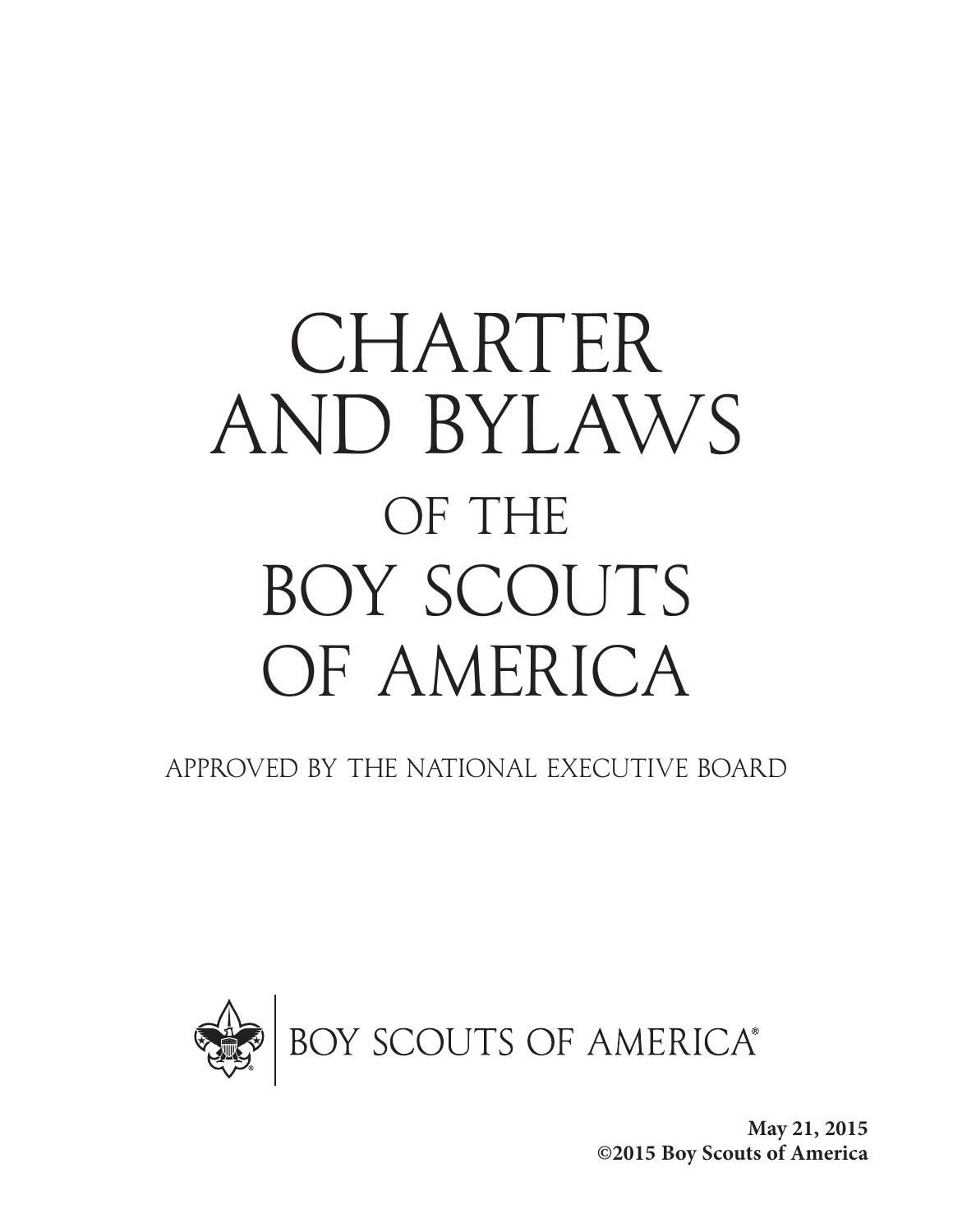## CHARTER AND BYLAWS OF THE BOY SCOUTS OF AMERICA



©2015 Boy Scouts of America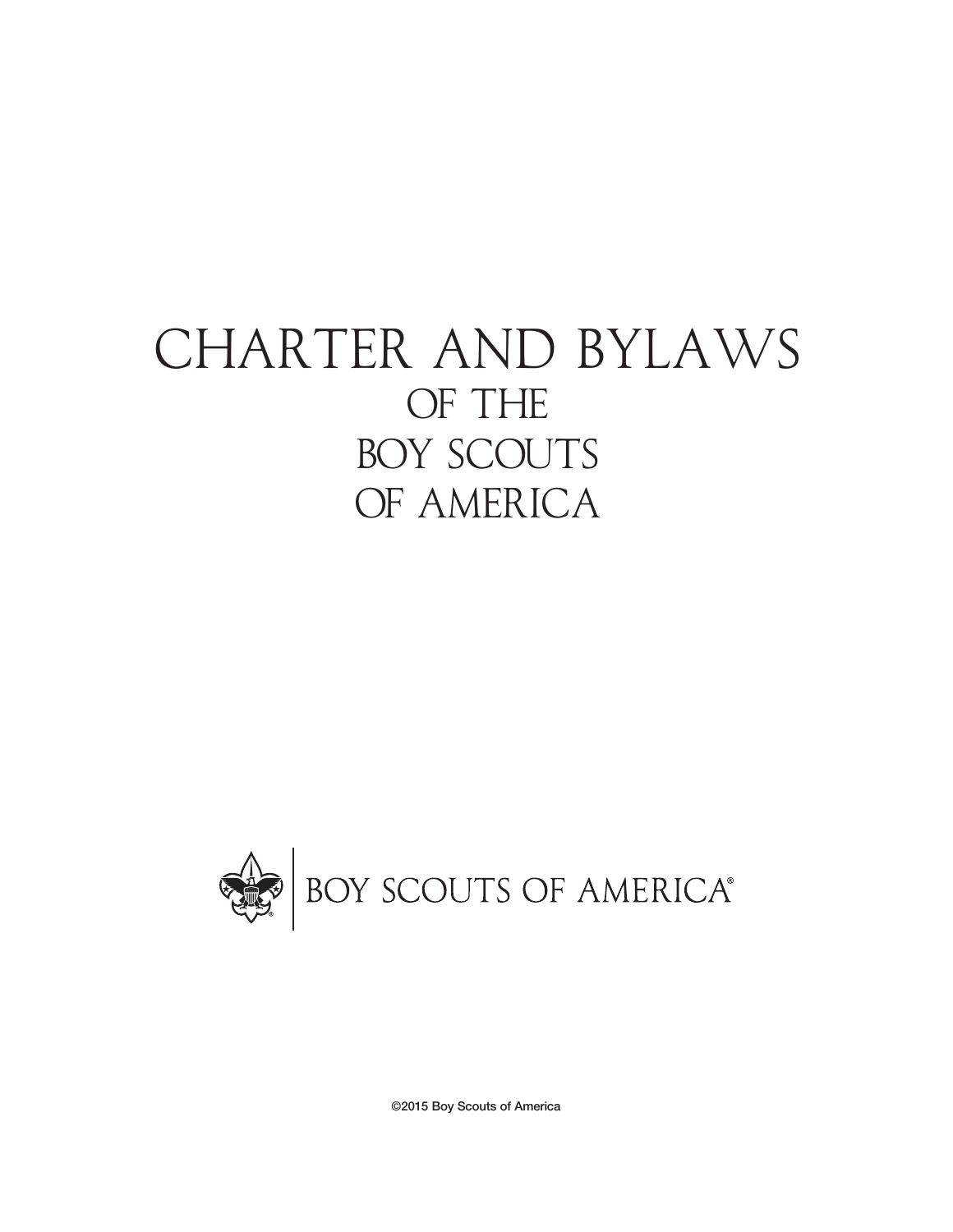### **CONTENTS**

#### **CHARTER 3**

**CONGRESSIONAL REPORT IN SUPPORT OF ACT TO INCORPORATE BOY SCOUTS OF AMERICA 5**

#### **BYLAWS 6**

**Article I. General 6** SECTION 1. Name 6 SECTION 2. Purpose 6 SECTION 3. Seal; Designating Marks 6 SECTION 4. National Service Center 6 SECTION 5. Fiscal Year 6 SECTION 6. Rules and Regulations 6 SECTION 7. Priorities 6

**Article II. The National Council 7** SECTION 1. General 7 SECTION 2. Members of the National Council 7 SECTION 3. Meetings of the National Council 7

#### **Article III. The Executive Board 8**

SECTION 1. Powers, Duties, and Interpretation 8 SECTION 2. Membership 8 SECTION 3. Election of Regular Members; Election, Vacancies 8 SECTION 4. Meetings 8 SECTION 5. Electronic Communications 9 SECTION 6. Telecommunication Meetings 9 SECTION 7. National President's Council 9 SECTION 8. Committees of the Executive Board 9

#### **Article IV. Officers 12**

SECTION 1. General 12 SECTION 2. President 12 SECTION 3. President-Elect 12 SECTION 4. Vice Presidents 12 SECTION 5. Treasurer/Vice President and Assistant Treasurers 12 SECTION 6. National Commissioner 12 SECTION 7. International Commissioner 12 SECTION 8. Chief Scout Executive 12 SECTION 9. Honorary Officers 13

**Article V. Regional Organization 13** SECTION 1. Regions 13

SECTION 2. Regional Committees 13 SECTION 3. Regional Board 13

SECTION 4. Regional Executive Committee 14 SECTION 5. Regional Director 14 SECTION 6. Regional Officers 14 SECTION 7. Regional Standing Committees 14 SECTION 8. Area Committees 15 SECTION 9. Regional Advisory Council 15

#### **Article VI. Local Councils 15**

SECTION 1. General 15 SECTION 2. Applications 15 SECTION 3. Conditions and Termination 16 SECTION 4. Revocation of Charter 16 SECTION 5. Responsibility of the Local Council 16 SECTION 6. Incorporation of Local Councils 16 SECTION 7. Organization and Operation 16

**Article VII. Youth Membership 17** SECTION 1. General 17 SECTION 2. Membership, Advancement, and Achievement 17

**Article VIII. Adult Leadership 17** SECTION 1. General 17 SECTION 2. Professional Leadership 17

**Article IX. Policies 18** SECTION 1. Policies 18

**Article X. Program 18** SECTION 1. Program Objectives 18

**Article XI. Business 18** SECTION 1. Finance 18 SECTION 2. Deeds, Contracts, Bonds, etc. 19

**Article XIII. Special Situations 19** SECTION 1. Experimental Programs 19 SECTION 2. Overseas Scouting 19 SECTION 3. Learning for Life 19

**Article XIV. Indemnification 20** SECTION 1. Indemnification 20

**Article XV. Waivers and Amendments 20** SECTION 1. Waivers 20 SECTION 2. Amendment of Bylaws 20

**Index 21**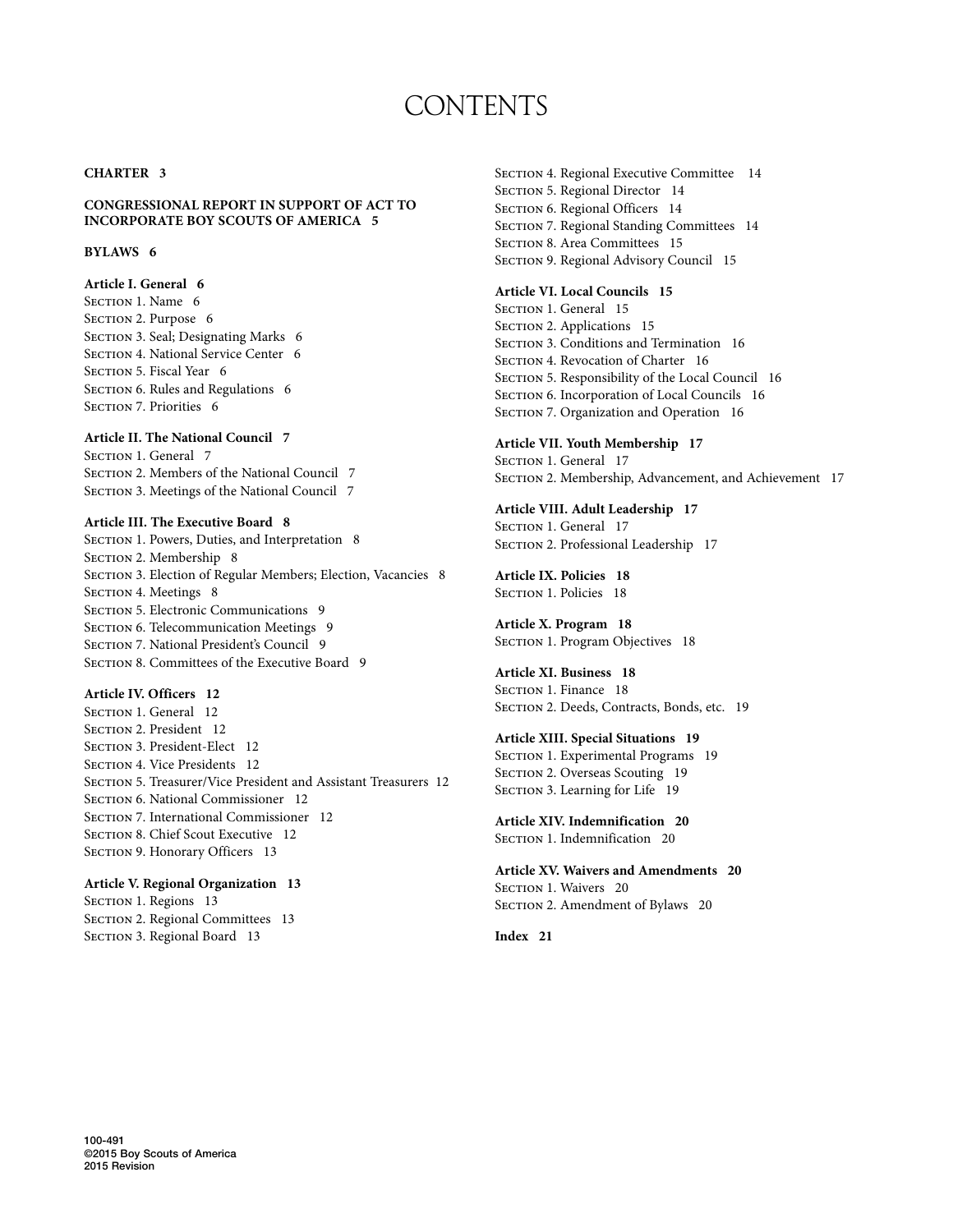### **CHARTER**

#### Sixty-Fourth Congress of the

UNITED STATES OF AMERICA

At the First Session

Begun and Held at the

#### CITY OF WASHINGTON

#### On Monday, the Sixth Day

#### of December

#### One Thousand Nine Hundred

and Fifteen

#### AN ACT

#### **To Incorporate the Boy Scouts of America and for Other Purposes**

#### SECTION<sub>1</sub>.

*Be it enacted by the Senate and House of Representatives of the United States of America in Congress assembled,* That Colin H. Livingstone and Ernest P. Bicknell, of Washington, District of Columbia; Benjamin L. Dulaney, of Bristol, Tennessee; Milton A. McRae, of Detroit, Michigan; David Starr Jordan, of Berkeley, California; F. L. Seely, of Asheville, North Carolina; A. Stamford White, of Chicago, Illinois; Daniel Carter Beard, of Flushing, New York; George D. Pratt, of Brooklyn, New York; Charles D. Hart, of Philadelphia, Pennsylvania; Franklin C. Hoyt, Jeremaiah W. Jenks, Charles P. Neill, Frank Presbrey, Edgar M. Robinson, Mortimer L. Schiff, and James E. West, of New York, New York; G. Barrett Rich, Junior, of Buffalo, New York; Robert Garrett, of Baltimore, Maryland; John Sherman Hoyt, of Norwalk, Connecticut; Charles C. Jackson, of Boston, Massachusetts; John H. Nicholson, of Pittsburgh, Pennsylvania; William D. Murray, of Plainfield, New Jersey; and George D. Porter, of Philadelphia, Pennsylvania, their associates and successors, are hereby created a body corporate and politic of the District of Columbia, where its domicile shall be.

#### SECTION 2.

That the name of this corporation shall be "Boy Scouts of America," and by that name it shall have perpetual succession, with power to sue and be sued in courts of law and equity within the jurisdiction of the United States; to hold such real and personal estate as shall be necessary for corporate purposes, and to receive real and personal property by gift, devise, or bequest; to adopt a

seal, and the same to alter and destroy at pleasure; to have offices and conduct its business and affairs within and without the District of Columbia and in the several States and Territories of the United States; to make and adopt bylaws, rules, and regulations not inconsistent with the law of the United States of America, or any State thereof, and generally to do all such acts and things (including the establishment of regulations for the election of associates and successors) as may be necessary to carry into effect the provisions of this Act and promote the purposes of said corporation.

#### SECTION 3.

That the purpose of this corporation shall be to promote, through organization, and cooperation with other agencies, the ability of boys to do things for themselves and others, to train them in Scoutcraft, and to teach them patriotism, courage, self-reliance, and kindred virtues, using the methods which are now in common use by Boy Scouts.

#### SECTION 4.

That said corporation may acquire, by way of gift, all the assets of the existing national organization of Boy Scouts, a corporation under the laws of the District of Columbia, and defray and provide for any debts or liabilities to the discharge of which said assets shall be applicable; but said corporation shall have no power to issue certificates of stock or to declare or pay dividends, its object and purposes being solely of a benevolent character and not for pecuniary profit to its members.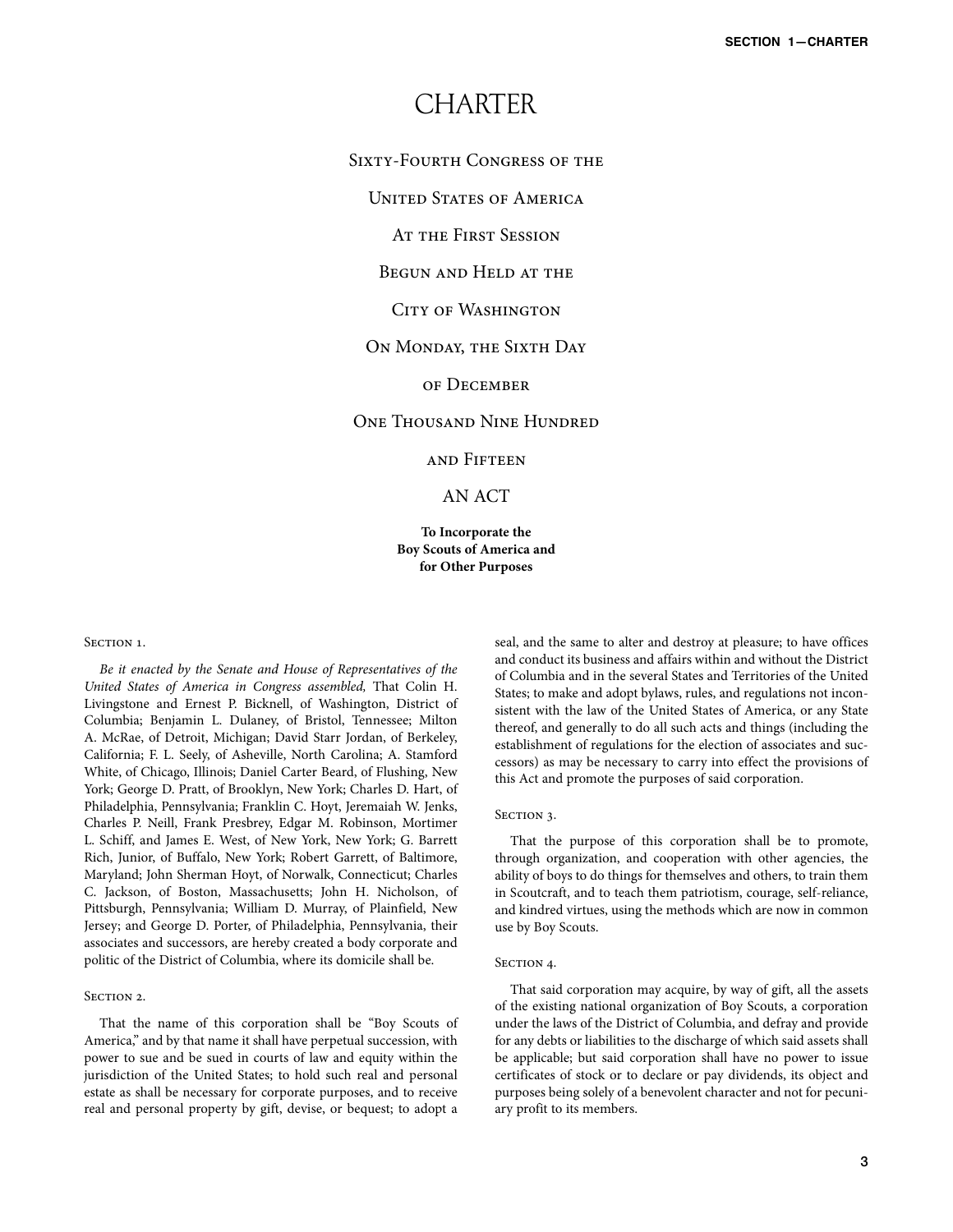#### SECTION 5.

That the governing body of the said Boy Scouts of America shall consist of an executive board composed of citizens of the United States. The number, qualifications, and terms of office of members of the executive board shall be prescribed by the bylaws. The persons mentioned in the first section of this Act shall constitute the first executive board and shall serve until their successors are elected and have qualified. Vacancies in the executive board shall be filled by a majority vote of the remaining members thereof. The bylaws may prescribe the number of members of the executive board necessary to constitute a quorum of the board, which number may be less than the majority of the whole number of the board. The executive board shall have power to make and to amend the bylaws, and, by two-thirds vote of the whole board at a meeting called for this purpose, may authorize and cause to be executed mortgages and liens upon the property of the corporation. The executive board may, by resolution passed by a majority of the whole board, designate three or more of their number to constitute an executive or governing committee, of which a majority shall constitute a quorum, which committee, to the extent provided in said resolution or in the bylaws of the corporation, shall have and exercise the powers of the executive board in the management of the business affairs of the corporation, and may have power to authorize the seal of the corporation to be affixed to all papers which may require it. The executive board, by the affirmative vote of a majority of the whole board, may appoint any other standing committees, and such standing committees shall have and may exercise such powers as shall be conferred or authorized by the bylaws. With the consent in writing and pursuant to an affirmative vote of a majority of the members of said corporation, the executive board shall have authority to dispose in any manner of the whole property of the corporation.

#### SECTION<sub>6</sub>.

That an annual meeting of the incorporators, their associates and successors, shall be held once in every year after the year of incorporation, at such time and place as shall be prescribed in the bylaws, when the annual reports of the officers and executive board

shall be presented and members of the executive board elected for the ensuing year. Special meetings of the corporation may be called upon such notice as may be prescribed in the bylaws. The number of members which shall constitute a quorum at any annual or special meeting shall be prescribed in the bylaws. The members and executive board shall have power to hold their meetings and keep the seal, books, documents, and papers of the corporation within or without the District of Columbia.

#### SECTION<sub>7</sub>.

That said corporation shall have the sole and exclusive right to have and to use, in carrying out its purposes, all emblems and badges, descriptive or designating marks, and words or phrases now or heretofore used by the Boy Scouts of America in carrying out its program, it being distinctly and definitely understood, however, that nothing in this Act shall interfere or conflict with established or vested rights.

#### SECTION 8.

That on or before the first day of April of each year the said Boy Scouts of America shall make and transmit to Congress a report of its proceedings for the year ending December thirty-first preceding.\*

#### SECTION 9.

That Congress shall have the right to repeal, alter, or amend this Act at any time.

Approved 15 June 1916

Woodrow Wilson

\*As amended August 30, 1964, Pub. L. 88-504, 78 Stat. 636.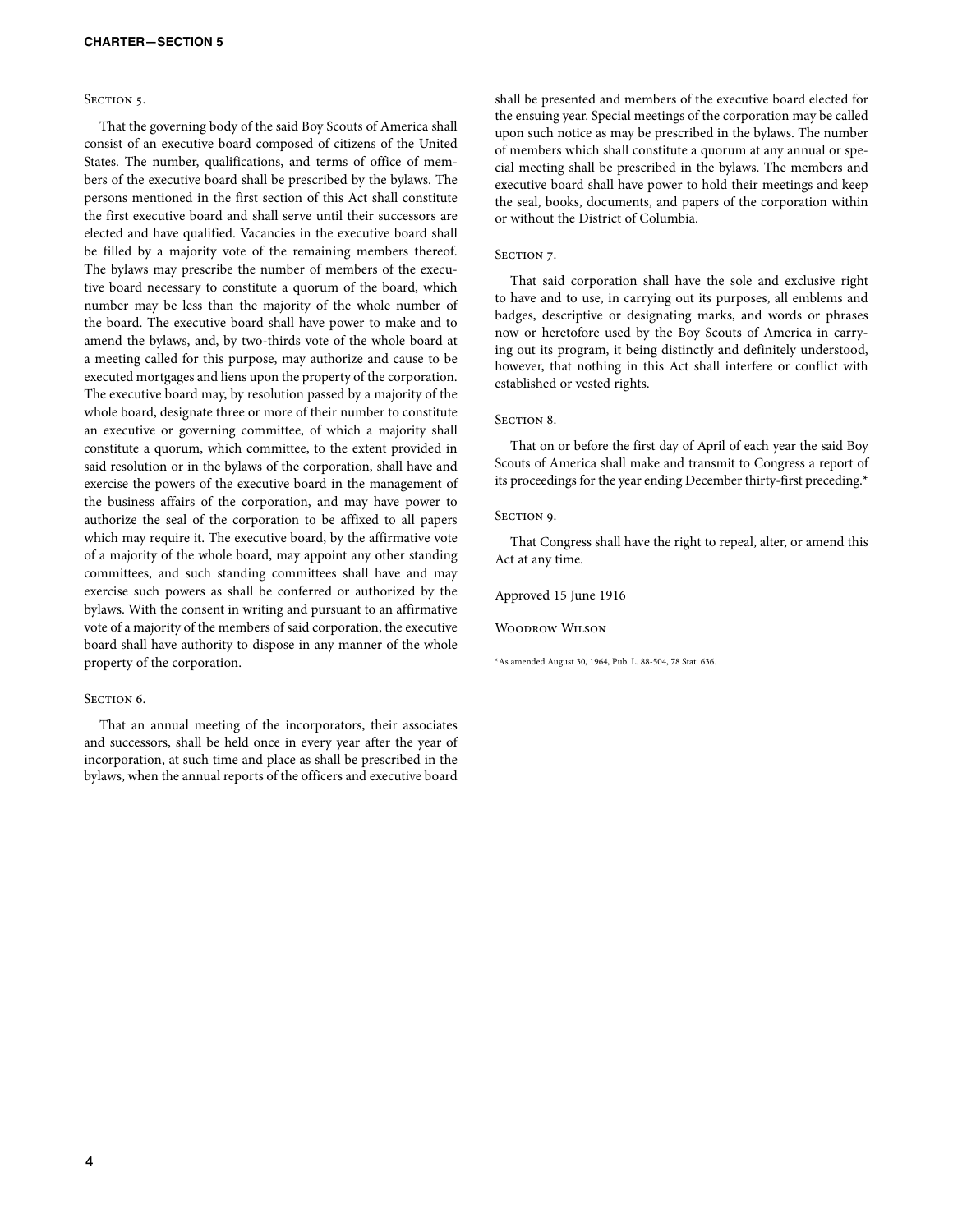### CONGRESSIONAL REPORT IN SUPPORT OF ACT TO INCORPORATE BOY SCOUTS OF AMERICA

#### House Report No. 130, Sixty-Fourth Congress First Session

February 7, 1916.—Referred to the House Calendar and ordered to be printed.

Mr. Gard, from the Committee on the Judiciary, submitting the following report (to accompany H. R. 755).

The Committee on the Judiciary, to whom was referred the bill (H. R. 755) to incorporate the Boy Scouts of America and to protect its insignia, having carefully considered the same, beg leave to submit the following report with the recommendation that the bill do pass.

The Boy Scout movement is not one seeking to promote a juvenile military system, but is intended to supplement and enlarge established modern educational facilities in activities in the great and healthful out-of-doors where may be the better developed physical strength and endurance, self-reliance, and the powers of initiative and resourcefulness, all for the purpose of establishing through the boys of today the very highest type of American citizenship.

It tends to conserve the moral, intellectual, and physical life of the coming generation, and in its immediate results does much to reduce the problem of juvenile delinquency in the cities. The movement has grown rapidly during the past few years, until it is now organized in practically every community of 4,000 inhabitants and over and in many smaller communities of the United States. During the past two years Boy Scouts have demonstrated the value of the education and training they received as an auxiliary force in the maintenance of public order and in the administration of firstaid and practical assistance in times of great public emergencies. Their services on the occasion of the Ohio floods, at the Gettysburg reunion, in the inaugural ceremonies of President Wilson, and at the recent memorable reunion of the Grand Army of the Republic

in Washington attracted Nationwide attention and received general commendation, particularly from the American National Red Cross and the officials of the Federal and State Governments. The importance and magnitude of its work is such as entitle it to recognition and its work and insignia to protection by Federal incorporation.

The Scout scheme is based upon the methods involved in educating the boy. It is a scheme of placing the boy on honor. In addition to requiring him to live up to a standard or code of laws which insure development of character along proper lines, it requires him to study in order to pass certain tests of qualification. The passing of these various tests is recognized by the award of appropriate badges or medals and insignia.

If any boy can secure these badges without meeting the required tests, the badges will soon be meaningless, and one of the leading features of the Scout program will be lost; likewise, with the uniform that designates the Scout. At the present time this is protected by the use of insignia—a seal woven or stamped into the cloth. All of these various badges and insignia are at present protected by the patent laws, but under the patent laws such protection is available for a limited period only. The passing by Congress of this bill will, it is believed, provide the organization with proper protection for its distinctive insignia, the integrity of which is essential to the maintenance of the movement, and protect it from those who are seeking to profit by the good repute and high standing and popularity of the Scout movement by imitating it in name alone.

The identical language of this bill was incorporated in the bill with amendments thereto, known as H.R. 19907, which was reported from the Committee on the Judiciary on February 3, 1915, with a recommendation that it, as so amended, do pass.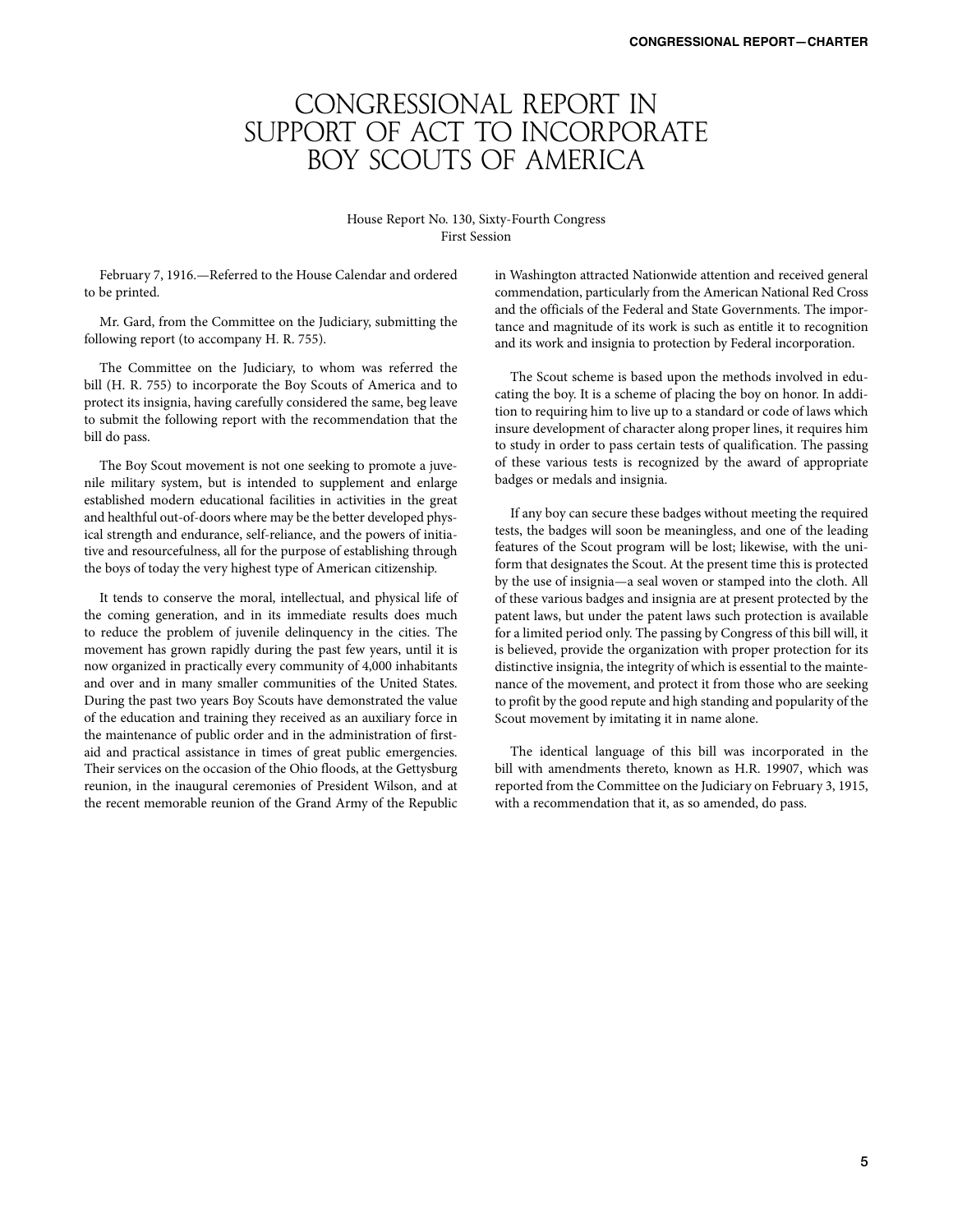### BYLAWS ARTICLE I. GENERAL

#### **NAME**

SECTION<sub>1</sub>.

The name of the corporation is Boy Scouts of America. For convenience in these Bylaws the corporation is sometimes referred to as the "Corporation."

#### **PURPOSE**

#### SECTION 2.

The purpose of the Corporation is as set forth in the original certificate of incorporation under the laws of the District of Columbia, dated February 8, 1910, and restated in the Act of Incorporation enacted by the Congress of the United States of America on June 15, 1916, as follows: "That the purpose of this Corporation shall be to promote, through organization and cooperation with other agencies, the ability of boys to do things for themselves and others, to train them in Scoutcraft, and to teach them patriotism, courage, self-reliance, and kindred virtues, using the methods which are now in common use by Boy Scouts." In achieving this purpose, emphasis shall be placed upon its educational program and the oaths, promises, and codes of the Scouting program for character development, citizenship training, leadership, and mental and physical fitness.

#### **SEAL; DESIGNATING MARKS**

#### SECTION 3.

*Clause 1.* The seal of the Corporation shall be in the form of a circle enclosing the universal badge with the motto "Be Prepared" underneath the badge and the words "Boy Scouts of America" around the circle and shall be used only as authorized.

*Clause 2.* In accordance with provisions of the Charter, the Corporation shall establish and maintain policies to regulate the use of the seal and all other emblems and badges, descriptive and designating marks, and words or phrases associated with or referring to the Boy Scouts of America or any of its affiliates. Such policies may permit the use of the Boy Scouts of America designating marks by third parties as long as such are (i) consistent with the values and purpose of the Corporation, and (ii) pursuant to written agreement between the user and the Corporation. Administration of such policies is the responsibility of the Chief Scout Executive, who may delegate such duties to an officer or employee of the Corporation.

#### **NATIONAL SERVICE CENTER**

#### SECTION 4.

The principal office of the Corporation shall be located in the City of Irving, County of Dallas, in the State of Texas, and shall be known as the National Service Center of the Boy Scouts of America.

#### **FISCAL YEAR**

SECTION 5.

The fiscal year of the Corporation shall be the calendar year.

#### **RULES AND REGULATIONS**

SECTION<sub>6</sub>.

#### **Establishment**

*Clause 1.* In accordance with the provisions of the Charter, the Executive Committee may establish and amend Rules and Regulations for the further governance and guidance of the Boy Scouts of America including its local councils and affiliates.

#### **Amendment**

*Clause 2.* The Rules and Regulations and amendments thereto shall normally be adopted by resolution of the Executive Committee.

#### **Amendment—Reporting Changes to the Executive Board**

*Clause 3.* Any amendment to the Rules and Regulations shall be reported to the members of the Executive Board at its next meeting and unless such amendment is altered or canceled by the Executive Board at such meeting, it will be as effective as if it had been originally adopted by the Executive Board.

#### **PRIORITIES**

SECTION<sub>7</sub>.

#### **General**

*Clause 1.* These Bylaws shall be consistent with the Charter. The Rules and Regulations shall be consistent with the Charter and the Bylaws. In the event of any conflicts or inconsistencies, the Charter shall govern primarily and the Bylaws secondarily.

#### **Specifics**

*Clause 2.* All statements contained in official publications of the Boy Scouts of America, its local councils and affiliates, including (but not limited to) handbooks, pamphlets, instructions, magazine articles, bulletins, manuals, and letters, which may, from time to time, be issued for clarification or explanation of official language shall be consistent with the language and intent of the Charter, the Bylaws, and the Rules and Regulations. Any contradictory or inconsistent language is unauthorized and without effect.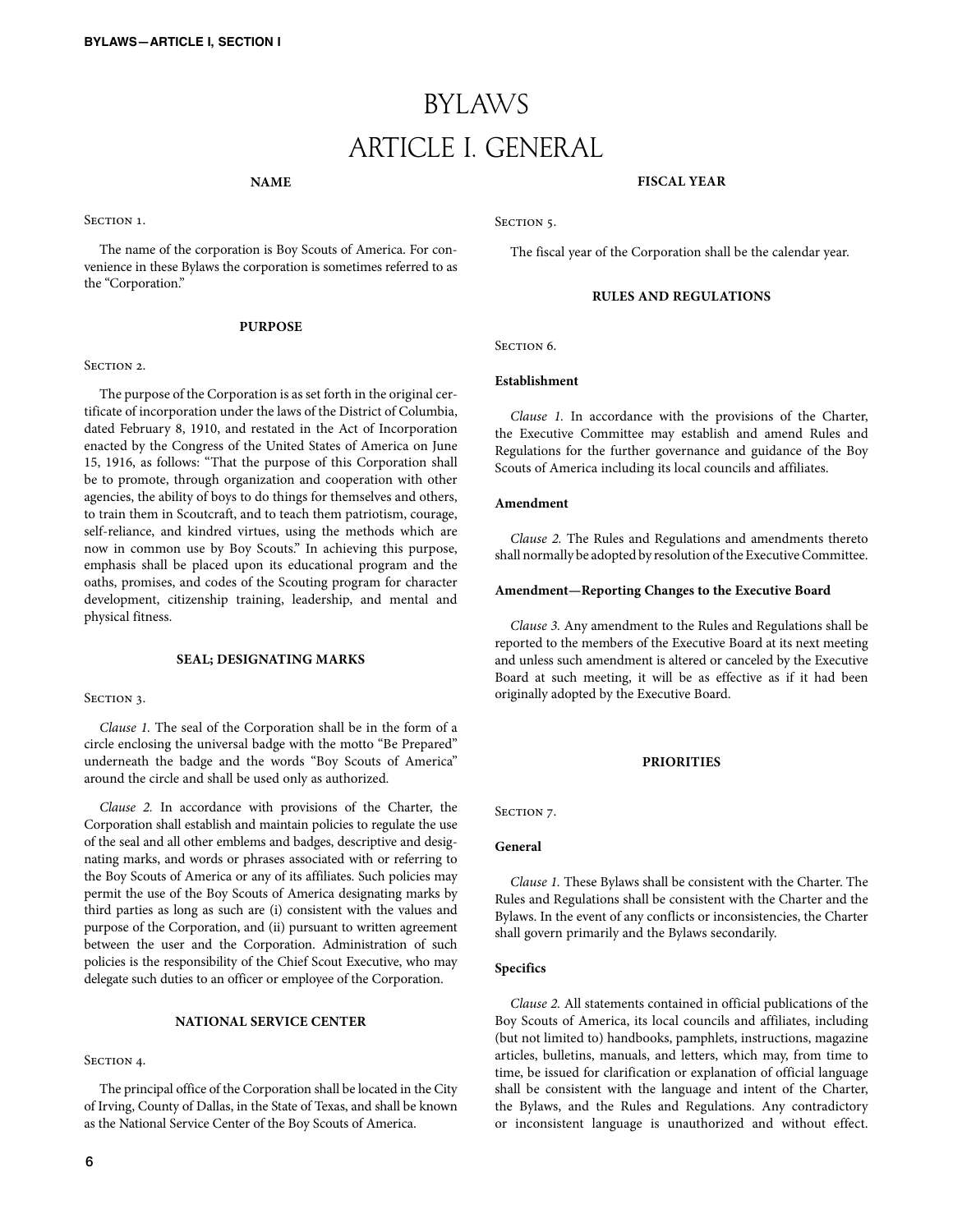### ARTICLE II. THE NATIONAL COUNCIL

#### **GENERAL**

#### SECTION 1.

In accordance with the provisions of sections 1 and 2 of the Act of Congress, approved June 15, 1916, entitled "An Act to Incorporate the Boy Scouts of America and for Other Purposes," giving the incorporators therein named the power to provide for the election of their associates and successors, the incorporators, and all persons who were duly elected and qualified as members of the National Council herein provided for their successors duly chosen, shall constitute the corporate membership of the Boy Scouts of America, to be known and designated collectively as the National Council of the Boy Scouts of America.

#### **MEMBERS OF THE NATIONAL COUNCIL**

#### SECTION 2.

#### **General**

*Clause 1.* The National Council of the Boy Scouts of America shall consist of elected and ex officio members as provided for in these Bylaws. All members, except honorary members and commissioned professional Scouters, may vote.

#### **Eligibility Requirements**

*Clause 2.* No person shall be eligible for membership on the National Council who is not a citizen of the United States or has not taken the preliminary legal steps to become a citizen of the United States.

*Clause 3.* A commissioned professional Scouter is ineligible for voting privileges on the National Council.

#### **The Election and Designation**

*Clause 4.* Members of Executive Board. All persons elected members of the Executive Board shall upon their election become members of the National Council for the term of their election as members of the Executive Board.

*Clause 5.* Members of Regional Executive Committees and Area Commissioners. Persons serving as members of a regional executive committee and area commissioners shall be members of the National Council during their respective terms.

*Clause 6.* Local Council Representatives. The duly elected president and council commissioner of a local council shall, during their terms of office, be members of the National Council. Each local council may, in addition, elect one of its members as a member of the National Council for every 5,000 youth members (Cub Scouts, Boy Scouts, Varsity Scouts, and Venturers), or major portion thereof (2,501 or more), enrolled as of December 31 of the preceding year according to the records of the Corporation. Local councils shall certify as to the election of National Council members so elected and to their terms on forms provided for that purpose.

*Clause 7.* Members at Large. Members at large of the National Council may be elected by the National Council at its annual meeting to serve for 1 year. Persons who become members of national committees and members of regional committees as defined under article V, section 2 hereof, shall be members at large of the National Council during their respective terms.

*Clause 8.* Honorary Members. Honorary membership in the Boy Scouts of America shall consist of such citizens of the United States as may be elected thereto by the National Council for terms of 1 year in the furtherance of the program of the Boy Scouts of America.

#### **Credentials of Members**

*Clause 9.* The National Council shall issue certificates of membership and voting credentials to all voting members of the National Council indicating their right to participate and to vote at the annual meeting of the National Council. Votes shall be cast in person at the meeting and not by proxy.

#### **MEETINGS OF THE NATIONAL COUNCIL**

SECTION 3.

#### **Regular Meetings**

*Clause 1.* General. The National Council shall meet annually inside or outside of the District of Columbia at such time and place as may be determined by the Executive Board, for the purpose of delivering the annual reports of the officers and various committees of the National Council, electing members at large and honorary members of the National Council and regular members of its Executive Board, and transacting such other business as may come before the meeting. The Executive Board shall determine what business is appropriate to come before the meeting. The Executive Board may, in its sole discretion, present matters of significance to the movement for a binding referendum vote of the National Council at the annual meeting and any such matter shall be described in the required notice of the annual meeting.

*Clause 2.* Notice. A notice of the annual meeting shall be mailed or sent by electronic mail to each member of the National Council at least 30 days in advance thereof, indicating the time and place of the meeting.

#### **Special Meetings**

*Clause 3.* Special meetings of the National Council may be called by the Executive Board at any time and shall be called within 90 days upon the request of at least 5 percent of the members of the National Council (such request specifying the object of such a special meeting) to be held at such place as the President shall determine, provided, however, that a notice of such meeting, indicating the place and object thereof, shall be mailed to each member of the National Council at least 30 days in advance of the meeting. The business of the meeting shall be limited to the matters included in the notice of the meeting.

#### **Quorum**

*Clause 4.* Five percent of the members of the National Council present in person shall constitute a quorum for all purposes.

#### **Voting**

*Clause 5.* At any meeting of the National Council, each member present shall be entitled to one vote.

#### **Guests**

*Clause 6.* Honorary members of the Boy Scouts of America and such other persons as may be specially invited may attend meetings of the National Council but shall have no vote.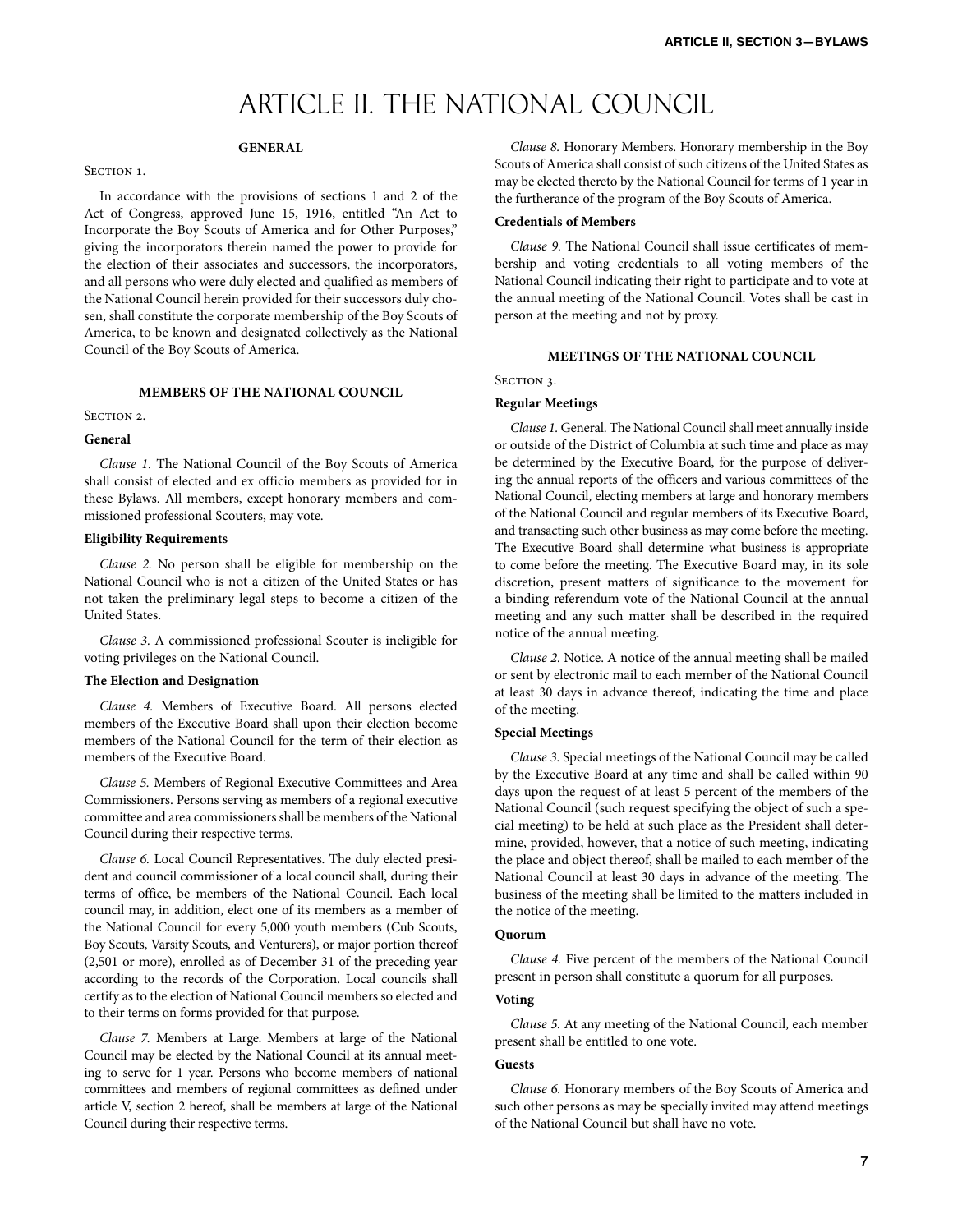### ARTICLE III. THE EXECUTIVE BOARD

#### **POWERS, DUTIES, AND INTERPRETATION**

SECTION 1.

#### **Authority of Executive Board**

*Clause 1.* The Executive Board shall, in accordance with the provisions of its Charter and these Bylaws, be the governing body of the Corporation, manage its affairs, elect its officers, and be the final reviewing authority with respect to all matters whatsoever which may arise at any level within the Scouting movement, which in its judgment should be reviewed.

#### **Interpretation**

*Clause 2.* For the purpose of these Bylaws, the phrase "the whole Executive Board" shall mean the number of members on the Executive Board at the time actually holding office and vacancies shall not be included. The Executive Board shall have the following reserved powers that may not be delegated to a committee: amending these Bylaws; changing the mission or purpose of the Corporation; approving nominations to and filling vacancies on the Executive Board and its standing committees; electing officers; approving any merger or dissolution; approving the sale, mortgage, pledge, or transfer of substantially all of the assets of the Corporation; increasing or materially changing the indebtedness of the Corporation beyond any previously authorized level; or authorizing distributions from the Corporation.

#### **MEMBERSHIP**

SECTION 2.

The Executive Board of the Corporation shall consist of:

#### **Regular Members**

*Clause 1.* Not to exceed 64 regular members who shall be elected at the annual meeting of the Corporation for 1-year terms.

#### **Regional Presidents**

*Clause 2.* Regional presidents whose terms as members of the Executive Board shall be the same as their respective terms of office as regional presidents. Each regional president who is a regular member of the Executive Board at the time of becoming a regional president shall continue as a regular member of the Executive Board until the end of the term of such, whereupon the individual shall become a regional member provided that at such time the member is still regional president. Nothing herein contained shall prevent a regional member from being elected as a regular member of the Executive Board.

#### **Youth Members**

*Clause 3.* Those persons who shall be registered youth program participants may be appointed by the President with the approval of the Executive Board to serve for a specified term of up to 1 year. A youth program participant may be reappointed for a second 1-year term. The aggregate number of youth program participants shall at no time exceed five.

#### **Special Members**

*Clause 4.* The Chairman of the Advisory Council, the President of the National Eagle Scout Association, the Chairman of the Order of the Arrow Committee, and the Chairman of Learning for Life shall serve as ex officio voting members of the Executive Board during their 1-year terms.

#### **Immediate Past President**

*Clause 5.* The Immediate Past President shall be an ex officio voting member of the Executive Board.

#### **ELECTION OF REGULAR MEMBERS; ELECTION, VACANCIES**

#### SECTION 3.

*Clause 1.* At each annual meeting of the National Council, regular members of the Executive Board shall be elected to serve for a term of 1 year or until their successors have been elected and have qualified.

*Clause 2.* Where vacancies occur, because of resignation or otherwise, of members before the expiration of their term of office, such vacancies may be filled for the unexpired period of the term by nomination by the Nominating Committee and confirmation by a majority vote of the remaining members of the Executive Board.

#### **MEETINGS**

SECTION 4.

#### **Regular Meetings**

*Clause 1.* The Executive Board will meet at least three times annually at such times and places as may be designated by the Executive Board, with no more than one meeting during any calendar quarter. One meeting a year shall coincide with the National Council annual meeting.

*Clause 2.* Each Executive Board member must attend a minimum of one board meeting during each term in office. In the event a board member fails to meet this minimum requirement, said board member's position shall be vacated unless the Executive Board specifically votes to retain the board member as a member of the Executive Board in accordance with the Charter and Bylaws. Any vacancy created under this clause may be filled in accordance with the Charter and Bylaws of the Corporation.

#### **Special Meetings**

*Clause 3.* Special meetings of the Executive Board may be called at any time by the President or by 10 or more members. The call of the meeting shall state the purpose, and no other business not included in the notice of the call shall be transacted.

#### **Notice**

*Clause 4.* A notice of all Executive Board meetings shall be mailed to each member at least 2 weeks in advance of any such meeting.

#### **Quorum**

*Clause 5.* One-half of the members of the Executive Board, present in person, shall constitute a quorum.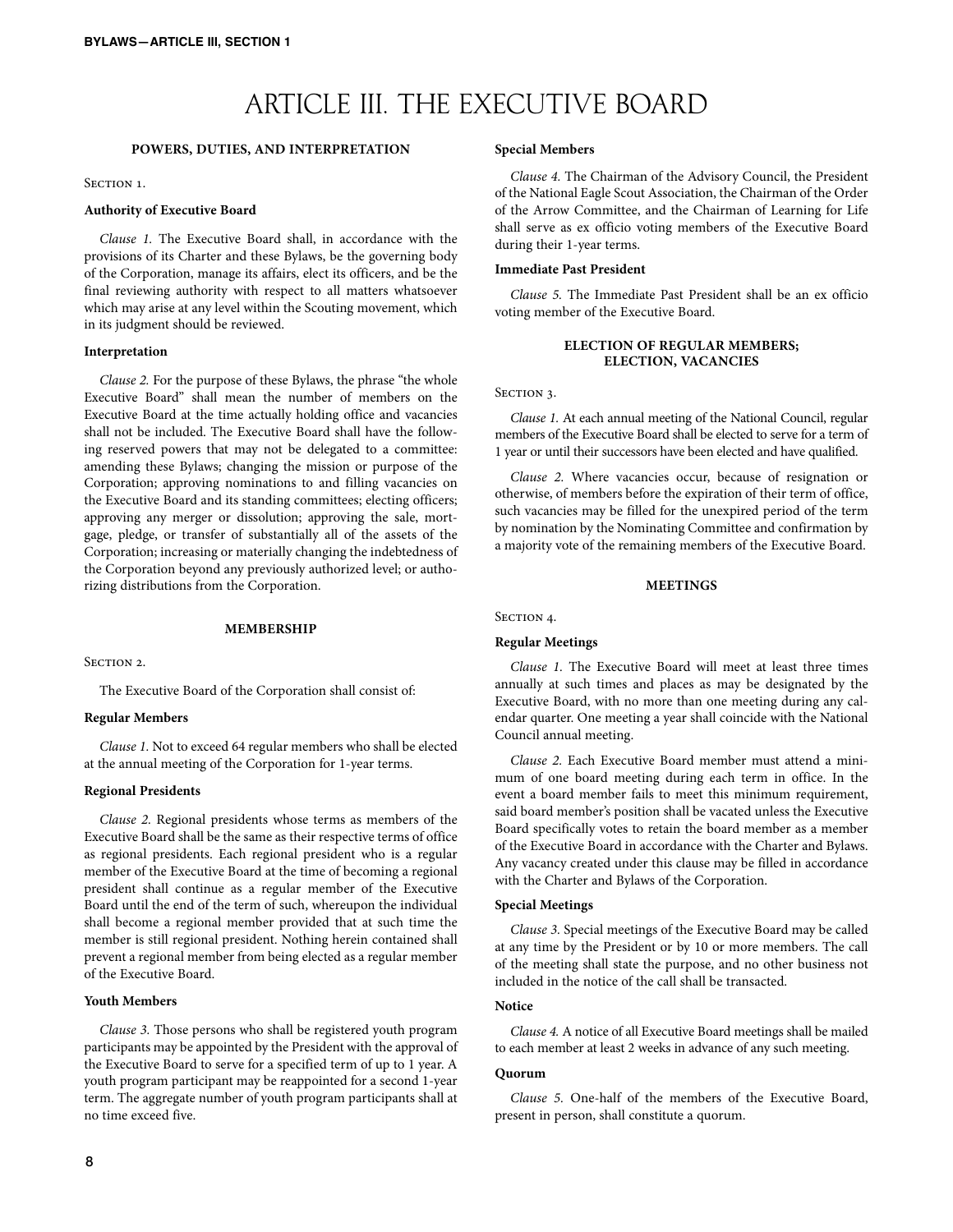#### **ELECTRONIC COMMUNICATIONS**

#### SECTION<sub>5</sub>.

Electronic communications, records, and signatures may be used in connection with all matters contemplated by these Bylaws except to the extent prohibited by applicable law. Except as may be specifically set forth herein, the parties may use and rely upon electronic communications, records, and signatures for all notices, waivers, consents, undertakings, and other documents, communications, or information of any type sent or received in connection with the matters contemplated by these Bylaws. An electronically transmitted (but not oral) document will be deemed to satisfy any requirement under these Bylaws or applicable law that such document be "written," "in writing," or the like. An electronic signature or electronically transmitted signature by any person on any document (properly authenticated) will be deemed to satisfy any requirement under these Bylaws or applicable law that such document be "signed" or "executed" by such person. An electronic transmittal or communication (but not oral) of a document will constitute delivery of such document. Neither the Corporation nor any member, Executive Board member, or any committee thereof may contest the authorization for, or validity or enforceability of, electronic records and electronic signatures, or the admissibility of copies thereof, under any applicable law relating to whether certain agreements, files, or electronic records are to be in writing or signed by the party to be bound thereby.

#### **TELECOMMUNICATION MEETINGS**

#### SECTION<sub>6</sub>.

The Executive Board or any committee or subcommittee thereof may meet by telecommunication. Action taken at any such meeting shall be recorded and the record signed by all members participating and filed as the official minutes of such meeting. All notice and quorum requirements shall apply to such meetings provided that the signing of the record of the action taken shall constitute a waiver of notice by persons so signing.

#### **NATIONAL PRESIDENT'S COUNCIL**

#### SECTION<sub>7</sub>.

*Clause 1.* There shall be a National President's Council, composed of members of the Executive Board who, because of their tenure, experience, and particular expertise, would be of assistance to the President of the Corporation in assessing the effectiveness of programs and offering advice and counsel on issues affecting the Scouting movement.

*Clause 2.* There shall be no more than 20 members of the National President's Council who shall be appointed by the President each year for 1-year terms and who shall meet from time to time upon request of the President.

*Clause 3.* Members of the National President's Council may elect to continue to serve as special members of the Executive Board of the Corporation with full voting privileges, but they will not serve as regular members, as that term is defined in section 2, clause 1 of this article.

#### **COMMITTEES OF THE EXECUTIVE BOARD**

#### SECTION 8.

#### **General**

*Clause 1.* The committees of the Executive Board shall consist of an Executive Committee, and other designated committees to be known as standing and support committees, which shall, though separately structured, have such powers as shall be conferred or authorized by these Bylaws. In addition, the President shall appoint special committees, and may, from time to time, create ad hoc committees, teams, and task forces for the purpose of handling special assignments, with the advice of the Chief Scout Executive and confirmation by the Executive Board.

*Clause 2.* Duties and Quorum. The duties, responsibilities, and membership qualifications shall be prescribed in these Bylaws, in the Rules and Regulations, and/or by resolution of the Executive Board. Except as otherwise herein provided, a majority of the members of any committee or subcommittee, exclusive of ex officio members, present in person shall constitute a quorum. Once a quorum is present the departure of one or more members shall not invalidate the meeting.

#### **Executive Committee**

*Clause 3.* Delegation of Authority to Executive Committee. Except for the powers reserved to the Executive Board, the duty and authority to manage the affairs of the Corporation shall be vested in the Executive Committee. The Executive Committee may not take any of the actions specifically reserved to the Executive Board in section 1 of this article.

*Clause 4.* National Key 3. The President, National Commissioner, and Chief Scout Executive shall be known as the National Key 3. The National Key 3 shall be responsible for addressing issues which arise between meetings of the Executive Committee and for addressing such other matters and having such responsibilities as set forth by the Executive Committee. The National Key 3 will report to the Executive Committee on its significant actions at the Executive Committee's meetings.

*Clause 5.* Membership. The Executive Committee shall be composed of the active officers of the Corporation, the regional presidents, and the immediate past president, who must be members of the Executive Board by election or position at the time of election to the Executive Committee. The Executive Committee shall not have less than 12 nor more than 25 members. The President shall serve as Chairman of the Executive Committee.

*Clause 6.* Meetings. Meetings of the Executive Committee may be called at any time by the President and shall be called by the President within 30 days upon the request of three or more members of the Committee. It shall be the general practice of the Executive Committee to meet at least three times annually. All meetings of the Executive Committee shall be held on at least 15 days' written notice or 5 days' notice by telephone or email. A majority of the members of the Executive Committee shall constitute a quorum.

#### **Standing Committees**

*Clause 7.* The standing committees, which are advisory to the Executive Board, shall be as follows: Audit Committee, Development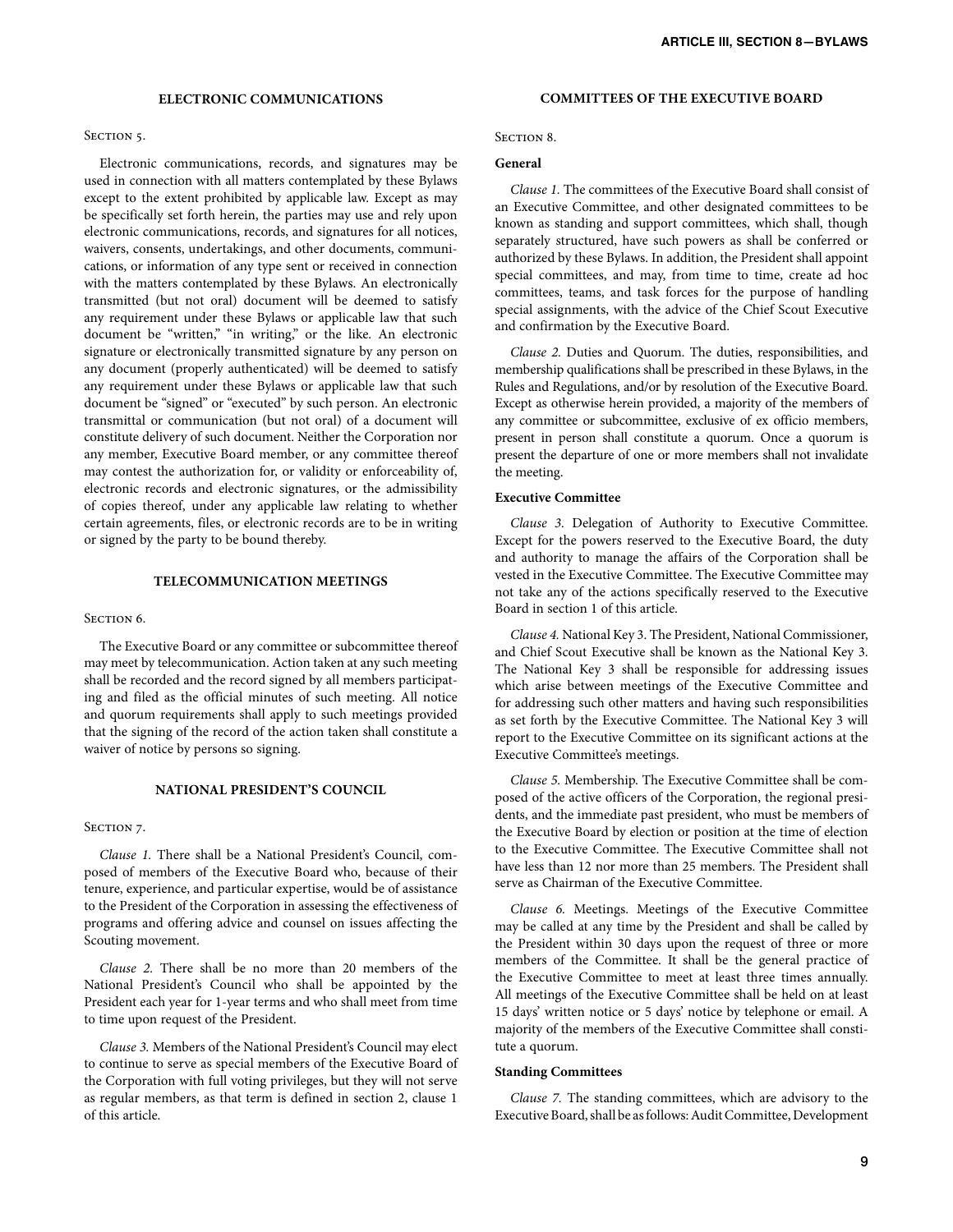Committee, Finance Committee, Human Resources Committee, Information Delivery Committee, Marketing Committee, National Adventures Committee, Nominating Committee, Operations Committee, Regional Presidents' Committee, and Supply Committee. Standing committees shall be chaired by vice presidents with the exception of the Nominating Committee and the Audit Committee. The chairman of the Audit and Nominating committees shall be appointed by the President and approved by the Executive Board. These vice presidents shall have the responsibility of coordinating the efforts of their related support committees. All standing committee members shall be appointed by the President and shall be members of the Executive Board.

*Clause 8.* Standing committees shall be governed by committee charters setting forth the committee's scope, roles, and responsibilities and in accordance with any specific provisions of these Bylaws. Committees shall develop strategic goals, recommendations, and action steps as appropriate to be provided to the Executive Committee. Standing committees shall be supported by a staff member assigned by the Chief Scout Executive who shall have primary administrative responsibility for coordinating the efforts of the committees and preparing reports and recommendations. The vice president of each standing committee shall report action items and resolutions to the Executive Committee and, when requested, the Executive Board at their meetings. The Chief Scout Executive is responsible for the execution of strategies and recommendations of the committees approved by the Executive Committee or the Executive Board.

#### **Support Committees**

*Clause 9.* A Vice President in charge of a standing committee may, from time to time, appoint support committees to provide assistance to his or her standing committee. The chairs of these support committees shall be appointed for a period of one year by the designated vice president, who is chair of the related standing committee, subject to the approval of the President and confirmation by the Executive Board. All support committee members shall be appointed by the chair of the respective support committee and may include individuals who are not members of the Executive Board. Support committees shall be governed by committee charters setting forth the support committee's role and responsibilities. Support committees shall develop strategic goals, recommendations, and action steps as appropriate to be provided to the corresponding standing committee. Support committees shall be supported by a staff member assigned by the Chief Scout Executive who shall have primary administrative responsibility for coordinating the efforts of the support committees and preparing reports and recommendations. The chairman of each support committee shall present reports to the corresponding standing committee.

*Clause 10.* International Committee. The International Committee is also a support committee, which will develop and recommend policies with respect to assigned areas of responsibility, will review the progress and needs of the Corporation in such areas, and will recommend appropriate action to the Executive Board through the international commissioner. The International Commissioner may serve as chairman of the International Committee.

#### **Special Requirements for Nominating Committee**

*Clause 11.* General Duties. The Nominating Committee shall consist of five members, with no ex officio members. The Nominating Committee shall make nominations at the annual meetings of the National Council for members at large and honorary members of the National Council, and regular members of the Executive Board. The Nominating Committee shall make nominations for officers, honorary officers of the Corporation, and members of the Advisory Council at a regular meeting of the Executive Board.

*Clause 12.* Appointment of Nominating Committee Members. The members of the Nominating Committee and its chairman shall be appointed by the President from the members of the Executive Board subject to the approval of the Executive Board. Each member shall be eligible for reappointment for not more than one additional term. No member of the Nominating Committee shall be eligible for nomination as an officer or member of the Executive Committee. The committee shall be appointed annually at least 6 months prior to the next regular meeting of the National Council.

*Clause 13.* Submission of Names. The names of possible candidates may be submitted by members of the National Council in writing to the Nominating Committee for its consideration. The Nominating Committee will submit nominations:

(a) To any meeting of the National Council for members at large and honorary members of the National Council and for members of the Executive Board.

(b) To the Executive Board to fill vacancies in its membership as prescribed in article III, section 3, clause 2.

(c) To the Executive Board for election of members of the Advisory Council.

(d) To the Executive Board for honorary officers, and, prior to the annual meeting of the National Council, for officers of the Corporation, regional presidents, and members of the Executive Committee.

*Clause 14.* The Nominating Committee shall be given full information concerning all such candidates, together with advice from the officers and the Chief Scout Executive.

*Clause 15.* The Nominating Committee shall review and, subject to the Nominating Committee's approval, accept nominations from the regional nominating committees for regional presidents who shall be elected in the same manner as other members of the Executive Committee.

*Clause 16.* A member of the Executive Board whose position has been vacated pursuant to article III, section 3, clause 2 shall be renominated to the Executive Board only with the approval of the Executive Committee.

*Clause 17.* Committee Procedures.

(a) On request of any member of the Nominating Committee, voting shall be by written ballot.

(b) During the actual voting for the selection of officers and members of the Executive Board, the Nominating Committee may, on an affirmative vote of the majority of its members, meet in executive session.

(c) A majority of the members of the Nominating Committee shall constitute a quorum.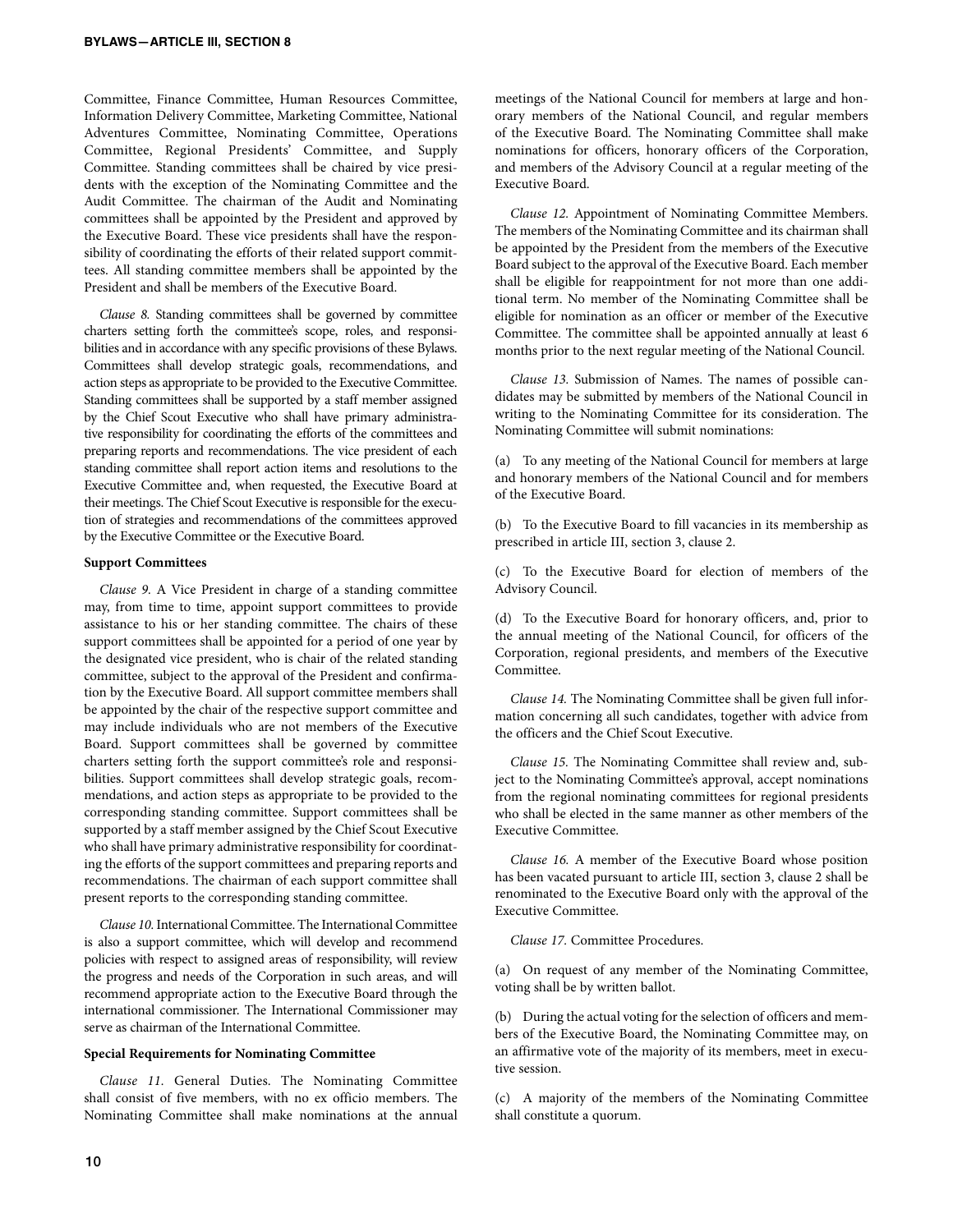#### **Special Requirements for Audit Committee**

*Clause 18.* The Audit Committee is hereby authorized by the Executive Board, as specifically detailed in the subsections below, to fulfill the Executive Board's fiduciary responsibilities relating to accounting and financial matters, financial reporting practices, and internal accounting and financial controls. The chairman and members of the Audit Committee shall be knowledgeable on financial matters. The Audit Committee Chairman and members shall be appointed for a period of 1 year by the President and shall be confirmed by the Executive Board. The Audit Committee shall:

(a) Recommend independent auditors to the Executive Committee for its selection.

(b) Recommend to the Executive Board the approval and issuance of the Annual Report of the Treasurer together with the audited financial statements.

(c) Discuss with the independent auditors the scope of their audit and their fees.

(d) Discuss with the independent auditors, the internal auditor, and the appropriate administrative officers the Corporation's accounting principles, policies, practices, and reporting policies and practices.

(e) Discuss with the independent auditors and the internal auditor the results of their audits.

(f) Discuss with the independent auditors, the internal auditor, and the administrative officers the adequacies of the Corporation's accounting, financial, and operating controls.

(g) Discuss with the administrative officers, the internal auditor, and the independent auditors any proposed accounting policies which are of sufficient significance to be passed upon by the Executive Board.

(h) Report to the Executive Board Audit Committee recommendations and observations with regard to significant financial and accounting matters brought to its attention.

#### **Special Committees**

*Clause 19.* Budget Committee. The Budget Committee shall be a special committee with the primary responsibility to develop and present the annual budget of the Corporation to the Executive Committee. The committee shall be chaired by the treasurer and shall consist of the officers of the Corporation plus additional members as appointed by the President.

*Clause 20.* Resolutions Committee. The Resolutions Committee is a special committee authorized to review and determine whether any resolution proposed by a member of the National Council is appropriate for discussion at the National Council annual business meeting or whether any such matter should be referred to another committee or dealt with in some other appropriate manner.

*Clause 21.* International Committee. The International Committee is a special committee authorized to represent the Corporation in connection with the World Scouting Organization and to support other international initiatives authorized by the Executive Committee.

#### **Advisory Council**

*Clause 22.* There shall be an Advisory Council to the Executive Board composed of members of the National Council and United States citizens who, because of experience, have a particular expertise that would benefit the national movement and are elected to membership on the Advisory Council by a two-thirds vote of the members of the Executive Board present at any meeting. The Advisory Council shall meet annually.

*Clause 23.* There shall be a chairman of the Advisory Council who shall be an ex officio voting member of the Executive Board and be appointed by the President with the approval of a majority of the whole Executive Board, to serve for a term not exceeding 1 year or until a successor has been appointed and has qualified.

*Clause 24.* The Advisory Council shall be responsible to the Executive Board, acting in an advisory capacity on matters of major national concern. The Advisory Council also may be requested by the Executive Board to carry out specific projects.

*Clause 25.* Members of the Advisory Council shall receive notice of all such meetings of the Executive Board and be entitled to attend but not to vote.

#### **Subcommittees, Advisory Panels, Task Forces, and Consultants**

*Clause 26.* From time to time as may be required, any standing committee may:

(a) Subject to the approval of the Executive Committee, appoint one or more subcommittees to maintain a continuing review of, and to give the standing committee advice concerning, a specific area within the standing committee's general area of responsibility. The chairman of each such subcommittee shall be a member of either a group or support committee and, whenever prudent, of the Executive Board. Other members need not be members of the standing committee or the Executive Board.

(b) Subject to the approval of the officers of the Executive Board, appoint temporary task forces or advisory panels, whose members need not be members of the standing committee, to offer advice, opinions, and recommendations on specific matters referred to them for consideration.

(c) With the approval of the President and Executive Committee, employ or appoint consultants who need not be members of the standing committee or of the National Council to provide expert testimony or counsel on specific matters. Consultants shall not be entitled to vote on committee matters.

The vice president of the standing committee shall appoint the chairman and approve all members of a subcommittee, task force, or advisory panel.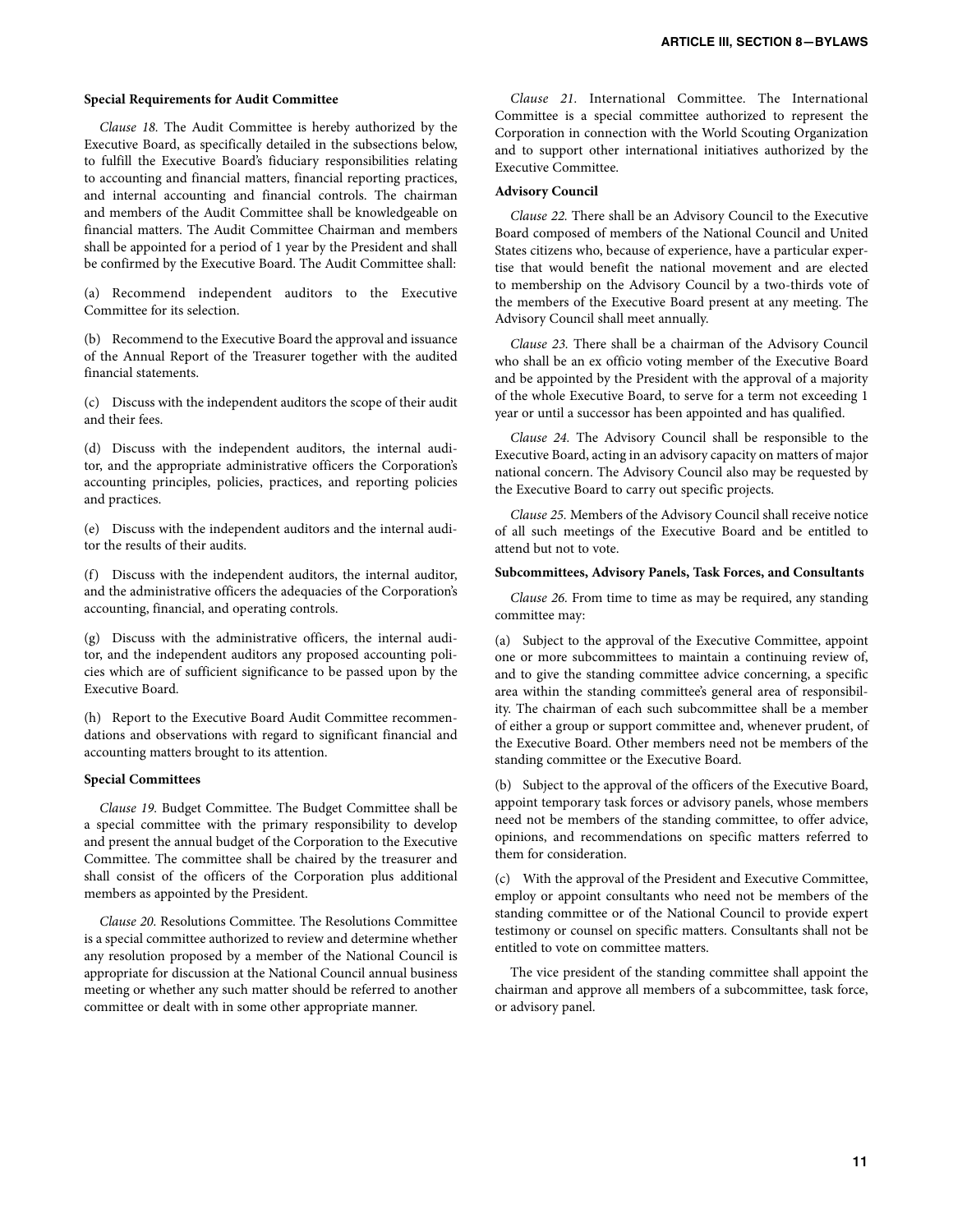### ARTICLE IV. OFFICERS

#### **GENERAL**

#### SECTION<sub>1</sub>.

The active officers of the Corporation shall be the President, the President-Elect, one or more vice presidents, the Treasurer/Vice President of Finance, one or more assistant treasurers, the National Commissioner, the International Commissioner, and the Chief Scout Executive. These officers, with the exception of the Chief Scout Executive, shall be elected annually by the Executive Board to serve for 1 year or until their successors have been elected and have qualified. The Chief Scout Executive shall not serve after attaining the age of 65 years. An individual normally will not (a) serve as President for more than two 1-year terms or (b) serve in any other particular office for more than four terms.

#### **PRESIDENT**

#### $S_{ECTION}$  2.

The President shall serve as chairman of meetings of the National Council, chairman of the Executive Board, chairman of the Executive Committee, and as a member ex officio of all committees, other than the Nominating Committee, and shall perform such duties as are or may be assigned by the Executive Board.

#### **PRESIDENT-ELECT**

#### SECTION 3.

There shall be a president-elect who shall be elected annually and who shall perform such functions as may be assigned by the President or Executive Committee. The President may designate the president-elect to serve as the President during the President's absence or inability to serve. In the case of the President's inability or failure to make such a designation, the Executive Board may do so. The president-elect shall perform other functions as may be assigned by the President and the Executive Committee.

#### **VICE PRESIDENTS**

#### SECTION 4.

There shall be one or more vice presidents elected annually, one of whom shall be designated as the international commissioner. Vice presidents shall be the chairman of their assigned standing committees and perform such additional functions as may be assigned to them by the Executive Committee. The Executive Board may designate one of the vice presidents to serve as President only during the absence or inability of both the President and the President-Elect.

#### **TREASURER/VICE PRESIDENT AND ASSISTANT TREASURERS**

#### SECTION<sub>5</sub>.

The Treasurer/Vice President of Finance shall monitor the financial affairs of the Corporation which shall be under the direction of the Chief Financial Officer who by utilizing a system of internal controls shall be responsible for the recording and deposit of all receipts of the Corporation, for the proper disbursements of its cash, and for control over all property of the Corporation, whether real or personal, tangible or intangible, however acquired. The Treasurer/Vice President of Finance and Chief Financial Officer shall present annually to the Executive Committee and Executive Board a complete and detailed statement of all income and expenses during the prior year together with a statement of assets, liabilities, reserves, and funds of the Corporation as at the end of that calendar year, these statements first having been duly audited by independent public accountants approved by the Executive Committee. The Treasurer/Vice President of Finance shall serve as chairman of the Budget Committee.

#### **NATIONAL COMMISSIONER**

SECTION<sub>6</sub>.

The national commissioner shall (a) be an officer of the Corporation, (b) represent the Boy Scouts of America in national affairs, (c) be the chief morale officer of the Boy Scouts of America, and (d) represent the commissioner service team.

#### **INTERNATIONAL COMMISSIONER**

SECTION<sub>7</sub>.

The international commissioner shall represent the Boy Scouts of America in international affairs and shall serve as a member, and may be chairman, of the International Committee.

#### **CHIEF SCOUT EXECUTIVE**

SECTION 8.

*Clause 1.* The Chief Scout Executive shall be appointed by and shall serve at the pleasure of the Executive Board and shall serve as the secretary of the National Council, Executive Board, and Executive Committee and shall be an ex officio nonvoting member of all committees except the Nominating Committee, except where otherwise provided by action of the committee in question, and except in the case of the Executive Committee of which the Chief Scout Executive shall be a voting member.

*Clause 2.* The Chief Scout Executive shall serve as the chief executive officer of the Corporation and shall have general direction of the administrative work of the Corporation, subject to these Bylaws, the Rules and Regulations of the Boy Scouts of America, and to the authority and direction of the Executive Committee.

*Clause 3.* The Chief Scout Executive may execute, on behalf of the Corporation, all documents, deeds, or notes duly authorized to be executed and shall be the custodian of the seal of the Corporation, and may affix the same duly attested to such documents, deeds, or notes as may require it. As to notes, such countersignature shall be required as the Executive Board shall direct.

*Clause 4.* The Chief Scout Executive may delegate to any staff officer or employee authority in writing to execute such leases, contracts, and other instruments as the Chief Scout Executive may deem desirable.

*Clause 5.* The Chief Scout Executive shall see that notices are sent to those elected as members of the National Council and officers of the Corporation and to those appointed as members of the committees and shall likewise cause notices to be sent out of all meetings for which provision is made herein.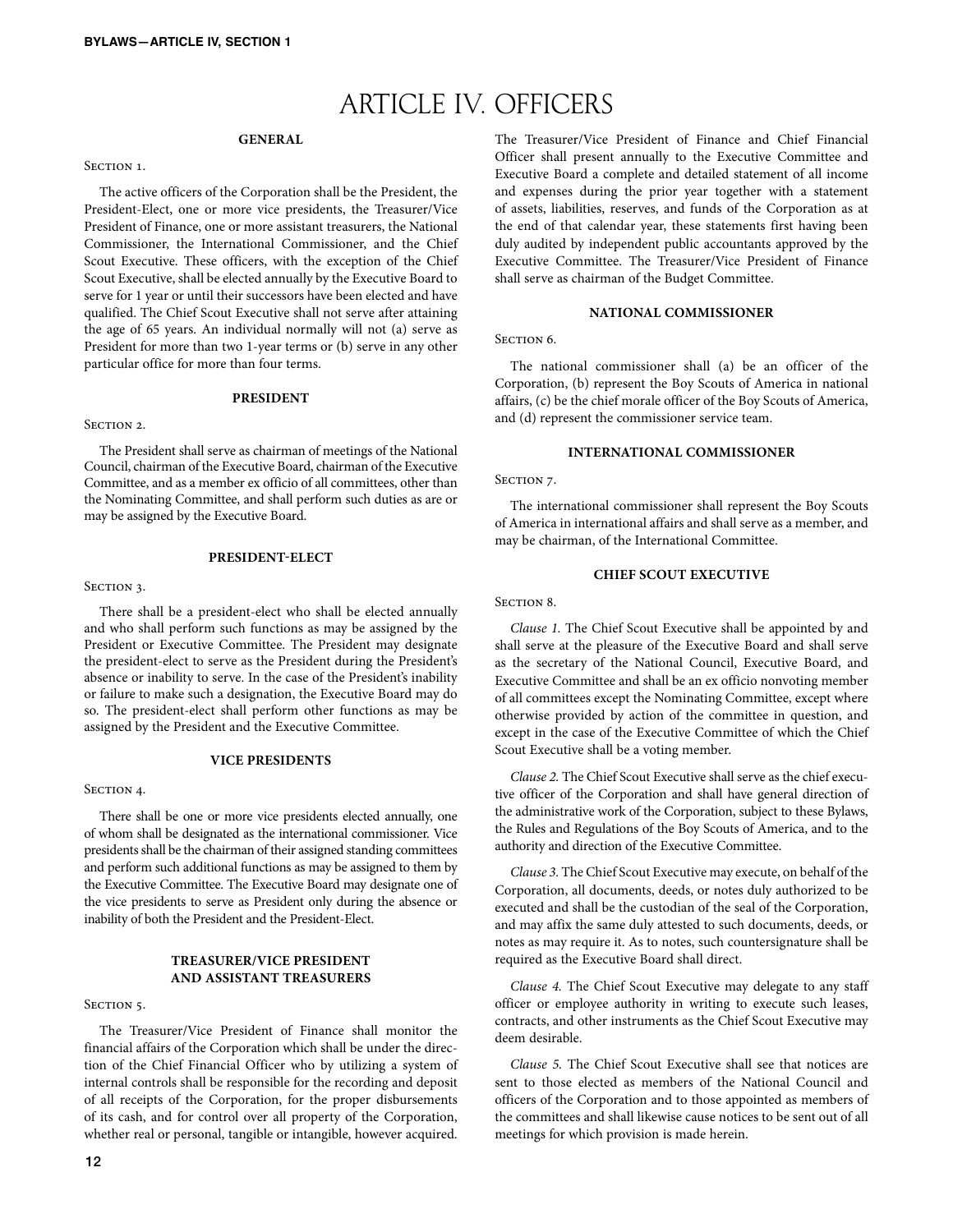*Clause 7.* The Chief Scout Executive shall prepare an annual report of the Boy Scouts of America for each calendar year and with the approval of the Executive Board shall transmit it to Congress, as required by the provisions of the federal Charter, and shall present it to the National Council at the time of its annual meeting.

*Clause 8.* The General Counsel of the Corporation shall serve as assistant secretary of the Corporation, subject to any delegation of authority or limitation thereof by the Chief Scout Executive.

#### **HONORARY OFFICERS**

SECTION 9.

#### **Honorary President and Vice Presidents**

*Clause 1.* The President of the United States may, during term of office, be elected to be the Honorary President of the Boy Scouts of

America. In addition, living former Presidents of the United States and other citizens who have rendered distinguished service to our country through work for young people may be elected to be honorary vice presidents. Such election shall be by the Executive Board upon the recommendation of the Nominating Committee for such terms as the Executive Board shall specify.

#### **Other Honorary Officers**

*Clause 2.* The Executive Board may from time to time create such other honorary offices as it may deem to be in the best interest of the movement.

The offices shall be filled by election by the Executive Board upon recommendation of the Nominating Committee to serve for 1 year or until their successors have been elected and qualified and shall perform such duties as may be assigned to them by the President and Chief Scout Executive.

American citizens whose achievements are of such an exceptional character as to capture the imagination of youth and stimulate their enthusiasm for the program of the Boy Scouts of America may, upon the unanimous recommendation of the Executive Board, be elected by the National Council to become honorary officers. Honorary officers are under no obligation to render active service.

### ARTICLE V. REGIONAL ORGANIZATION

#### **REGIONS**

Section 1.

#### **General**

*Clause 1.* Geographical areas within and without the United States shall be divided into administrative units to be known as regions. The number of such regions, their geographical boundaries, and their designation shall be determined by the Executive Committee.

#### **Responsibilities**

*Clause 2.* Each region shall have a regional executive committee that is responsible for the achievement of approved goals and for the effective operation of each of its councils. The region is responsible for assessing and improving the performance of each council in the region. The region may issue conditional charters to councils within the region as deemed appropriate. Subject to the approval of the National Key 3, the region may realign councils and their territories and issue transitional charters. The region is responsible for assuring sufficient qualified volunteer and professional leadership in each area and council.

#### **REGIONAL COMMITTEES**

#### SECTION 2.

#### **Organization**

*Clause 1.* Subject to these Bylaws, the Rules and Regulations, and the general control of the Executive Board, each region shall implement national policy and program through a regional committee.

#### **Membership**

*Clause 2.* Regular Members. The membership of the regional committee shall consist of members of the National Council residing in the region and such additional members as may be elected by the regional committee.

#### **Meetings**

*Clause 3.* Each regional committee shall meet once a year at such time and place as the regional executive committee or president may direct.

#### **REGIONAL BOARD**

SECTION 3.

#### **General**

*Clause 1.* The regional board, consisting of the regional executive committee plus not more than 50 regular members at large elected annually by the regional committee, shall be the body of the region that reviews matters regarding the Scouting movement as presented or requested by the regional executive committee. Each member at large must hold some specific committee or other regional assignment.

*Clause 2.* Each regional board member must attend a minimum of one board meeting each calendar year during each term in office. In the event a board member fails to meet this minimum requirement, said board member's position shall be vacated unless the regional executive committee specifically votes to retain the board member as a member of the regional board.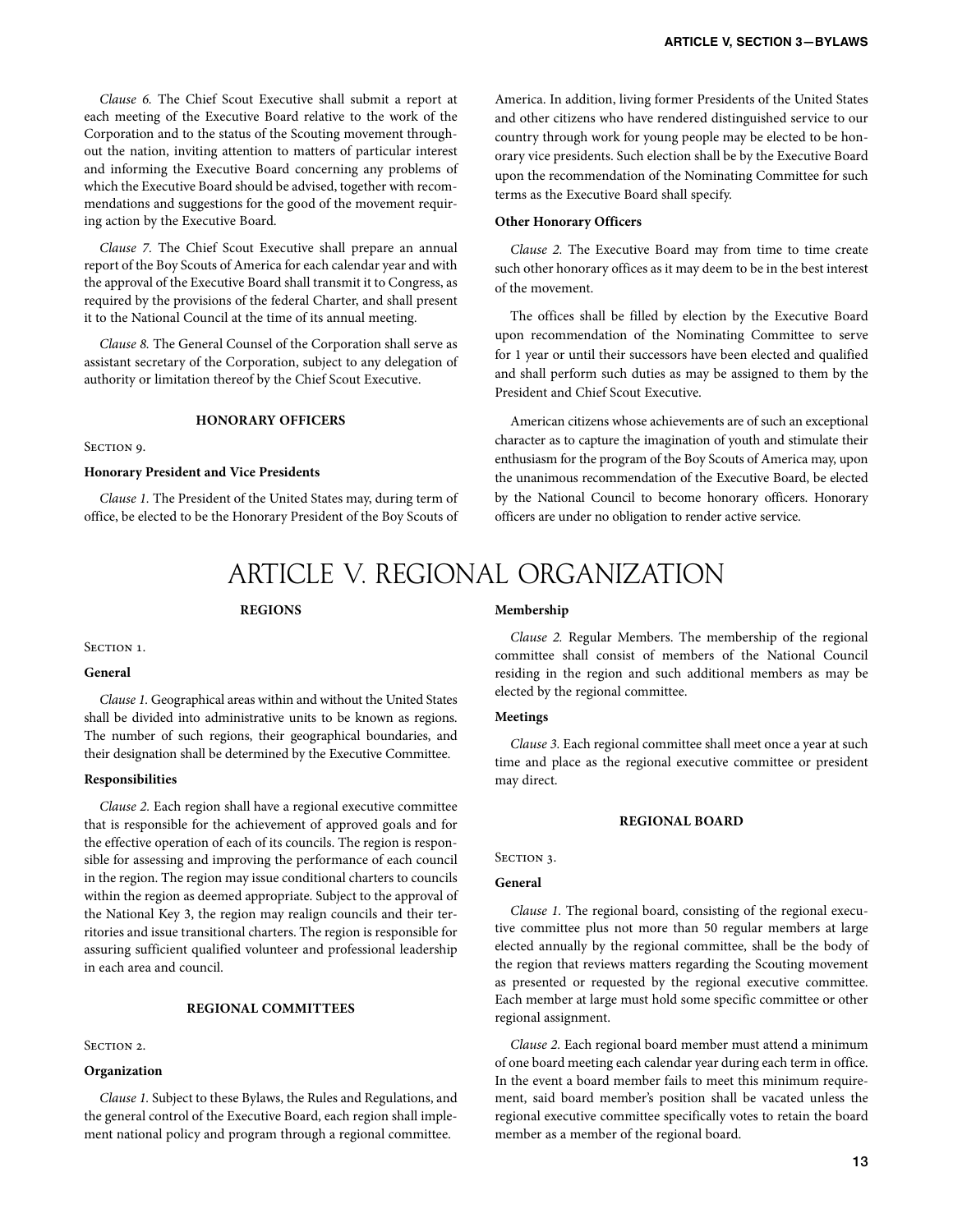#### **Youth Members**

*Clause 3.* Youth program participants may be appointed by the regional president with the approval of the regional board to serve as members of the regional board, subject to the following criteria:

(a) The term of appointment shall be for 1 year.

(b) A youth program participant may be reappointed for a second 1-year term.

(c) At no time will the aggregate number of youth members exceed five.

#### **Meetings**

*Clause 4.* Each regional board shall meet at least annually at such times and places as the regional president may direct for planning of regional events and activities and for meetings of the regional standing committees for training and planning council service.

#### **REGIONAL EXECUTIVE COMMITTEE**

#### SECTION 4.

#### **General**

*Clause 1.* The regional executive committee shall consist of the elected officers, including the regional president, regional commissioner, regional vice presidents, the area presidents, and the chairmen of the regional standing committees as appointed by the regional president, and the regional director. The regional executive committee shall have and may exercise the authority over all matters to which the region is assigned responsibility. The regional presidents shall provide recommendations and report to the Executive Committee on actions taken in connection with the issuance of conditional charters. Any realignment of council territories and issuance of transitional charters shall be approved in advance by the National Key 3. Any recommendation on charter revocation must be made to the Executive Committee.

#### **Meetings**

*Clause 2.* Each regional executive committee shall meet twice annually at such times and places as the regional president may direct.

#### **Authority to Require Council Improvement Plans**

*Clause 3.* The regional executive committee shall have the authority to require councils to adopt improvement plans so as to achieve goals established by the region and aligned with the goals of the Corporation. The improvement plan may be accompanied by a conditional charter.

#### **Regional Key 3**

*Clause 4.* The regional president, regional commissioner, and regional director shall be known as the regional Key 3. The regional Key 3 shall be responsible for addressing issues which arise between meetings of the regional executive committee and for addressing such other matters and having such responsibilities as set forth by the regional executive committee. The regional Key 3 will report to the regional executive committee on its significant actions at the regional executive committee's meetings.

#### SECTION<sub>5</sub>.

The regional director of field operations shall serve as secretary of the regional committee, the regional board, the executive committee, and the standing committees.

#### **REGIONAL OFFICERS**

SECTION<sub>6</sub>.

#### **Regional President**

*Clause 1.* One member of each regional committee shall be elected regional president, who shall be a citizen of the United States of America, be elected annually by the regional board, and become a member of the Executive Board and Executive Committee in accordance with the provisions of these Bylaws. In the event of a vacancy in the regional presidency, the regional executive committee will nominate a successor to the national Nominating Committee to serve until the next regional election. The regional president may appoint a member of the regional executive committee as a substitute.

#### **Regional Vice Presidents**

*Clause 2.* One or more regional vice presidents may be elected to carry out responsibilities as may be assigned by the regional board.

#### **Regional Commissioner**

*Clause 3.* The regional commissioner shall be elected annually and shall (a) be an officer of the region; (b) provide support to areas in membership, charter renewal, and training; and (c) support commissioner service.

#### **Area President**

*Clause 4.* One member from each area of the region shall be elected annually as area president. Area presidents will report directly to the regional president. In the event of a vacancy in an area presidency, the regional president will appoint a successor subject to the approval of the regional executive committee.

#### **Area Commissioner**

*Clause 5.* Each area commissioner shall be elected annually and shall (a) report to the regional commissioner; (b) provide support to councils in membership, charter renewal, and training; and (c) support commissioner service.

#### **Elections**

*Clause 6.* Elections shall be by majority vote of those persons voting. On request of 10 members, voting shall be by secret ballot.

#### **REGIONAL STANDING COMMITTEES**

#### SECTION<sub>7</sub>.

#### **Nominating Committee**

*Clause 1.* Except as otherwise provided, the regional and area officers and commissioners and regional executive committee shall be nominated and elected by a regional nominating committee and election process operating in the same manner as is required for similar national positions.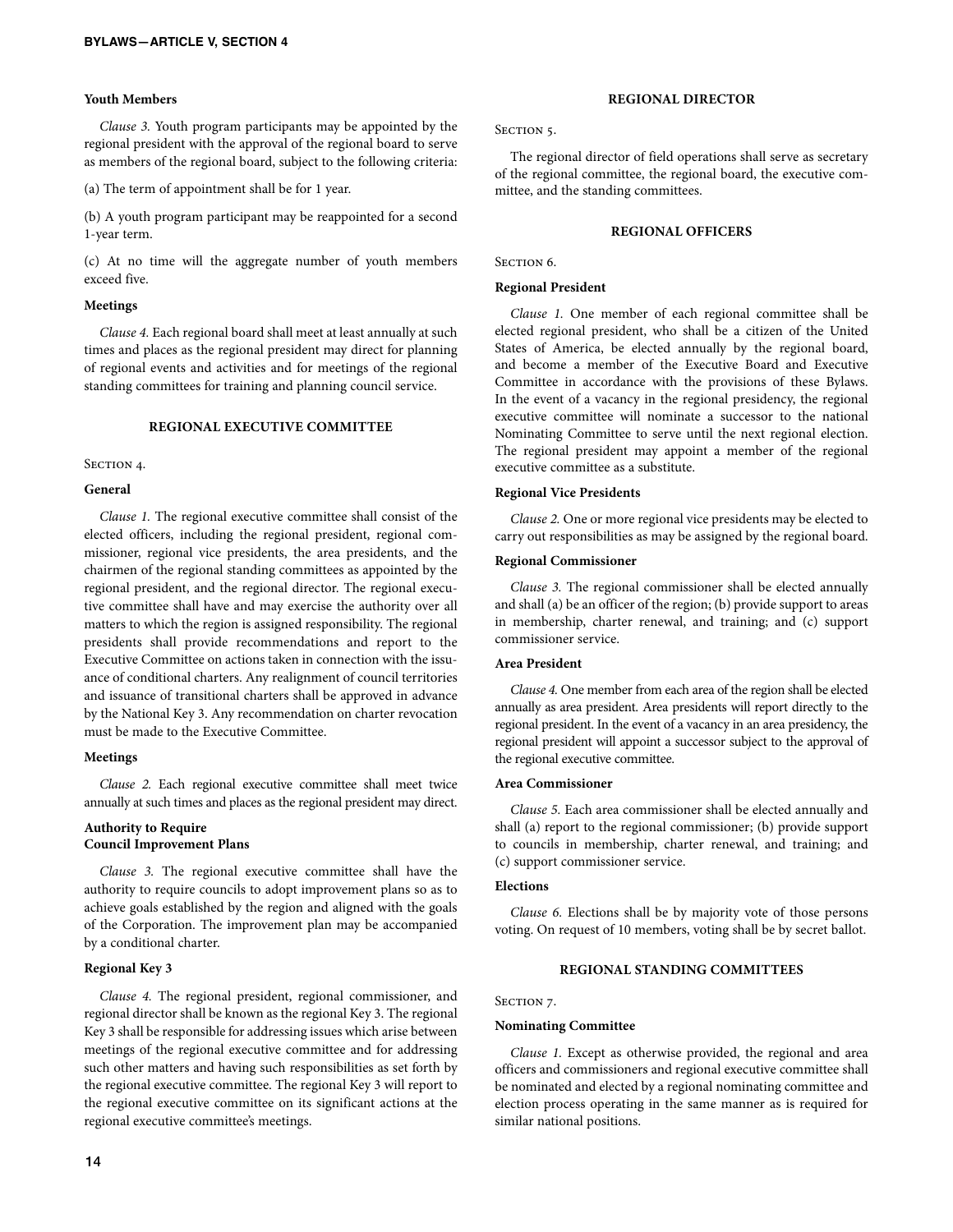*Clause 2.* Timing. The nominating committee will be appointed and the chairman designated by the regional president at the time of the annual elections or within 30 days following such elections to serve until the next elections.

*Clause 3.* Nominees. Persons to be nominated and elected annually shall include the regional president, regional vice presidents, area presidents, and members of the regional board.

*Clause 4.* Suggestions. At least 120 days prior to the regional elections, members of the regional committee will be invited to submit in writing names of persons to be considered for regional committee membership.

*Clause 5.* Report. The report of the nominating committee will be submitted to all eligible voters in writing at the time of elections.

#### **Other Regional Committees**

*Clause 6.* Regional standing committees shall reasonably mirror national standing committees applicable to the region and the chairmen of those committees may serve as members of the counterpart national committee as requested by the chairman of the national committee. The regional executive committee may authorize other regional support committees as may be warranted and select chairmen. The chairman of any regional support committee may serve as a member of any counterpart national committee as requested by the chairman of the national committee.

#### **AREA COMMITTEES**

#### SECTION 8.

*Clause 1.* The area executive committee, and specialists, council presidents, and National Council members from the local councils in the area, shall constitute the area committee. The area executive committee, with the approval of the regional Key 3, may approve the establishment of area committees consistent with the regional committee structure and task forces to address assigned matters on a temporary basis, including providing assistance in the realignment of council territories within the region.

*Clause 2.* The area president, area commissioner, and area director shall be known as the area Key 3. The area Key 3 shall be responsible for addressing issues assigned to them by the regional executive committee.

#### **REGIONAL ADVISORY COUNCIL**

#### SECTION 9.

*Clause 1.* There shall be an advisory council to the regional board composed of members who because of experience have a particular expertise that would benefit the movement through the region and are elected to membership on the advisory council by a two-thirds vote of the members of the regional board present at any meeting.

*Clause 2.* Members of the advisory council shall be relieved of the obligation of regular attendance at meetings of the regional board, but shall receive notice of all such meetings and be entitled to attend, but not to vote.

### ARTICLE VI. LOCAL COUNCILS

#### **GENERAL**

#### SECTION 1.

*Clause 1.* Charters. In order to accomplish its purposes and to carry out its programs, the Corporation will charter local councils each with jurisdiction over a prescribed geographical area. All local council charters shall be issued for a period not exceeding 1 year ending June 30 and may be renewed annually upon application, accompanied by reports based upon operations for the preceding calendar year, together with such other evidence as may be required, showing a satisfactory effort to meet the responsibilities of a local council as herein provided. Such charters shall be contingent on such local councils' fulfilling the basic purpose of the Scouting movement within their specified territory in a sustainable manner, in accordance with these Bylaws and the Rules and Regulations of the Corporation.

*Clause 2.* Constructive Trust on Council Properties. All funds raised and property owned by local councils in the name of Scouting shall be subject to and used in accordance with the principles of a constructive trust for the benefit of Scouting as set forth in the Rules and Regulations of the Corporation. Upon termination of a local council charter or dissolution of a council, all rights of management and ownership of local council property shall become vested in the National Council for use in accordance with the

Rules and Regulations of the Corporation. Local council articles of incorporation and bylaws shall include or be revised to incorporate this provision at the time of chartering or the next charter renewal.

*Clause 3.* Audits. The National Council shall have the right to audit all records of local councils for compliance with national rules, regulations, and policies. Any report made following an audit shall be shared with the council president, commissioner, and Scout executive. The regional executive committee shall have the right following any audit to take such action as it deems appropriate to correct any deficiencies or violations of any national rules, regulations, policies, or charter agreement.

#### **APPLICATIONS**

#### SECTION 2.

Applications for new charters shall be accompanied by a copy of the proposed Local Council Articles of Incorporation and Bylaws of the council incorporating terms approved and required by the National Council and evidence showing that it will be for the best interests of the youth of the community and the Scouting movement to have a chartered council and that those who are making the application are in a position to perform the functions of the local council in a manner which would justify the issuance of a charter.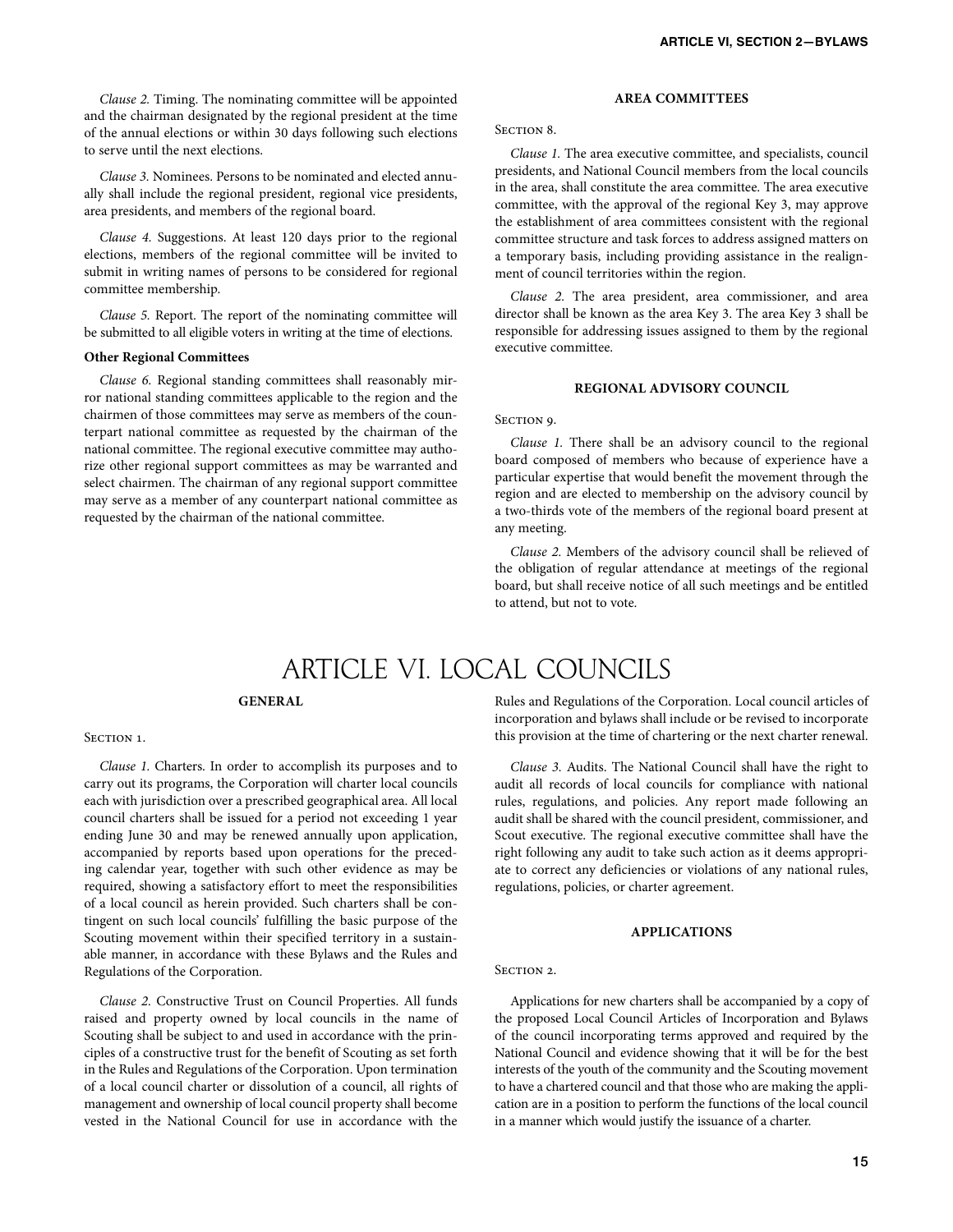#### **CONDITIONS AND TERMINATION**

#### SECTION 3.

Charters to local councils shall be issued by the Corporation. The regional executive committee may at any time add such conditions to a local council charter as it may deem appropriate. Subject to the approval of the National Key 3, the regional executive committee may issue a council a transitional charter in advance of the realignment of territory assigned to a local council. The Key 3 will report on any such transitional charter to the Executive Committee as soon thereafter as feasible under the circumstances. The regional executive committee may, with the approval of the Executive Committee, refuse to renew a local council charter in any instance where it deems such action advisable in the interests of Scouting.

#### **REVOCATION OF CHARTER**

#### SECTION 4.

The Executive Committee may revoke the charter of a local council at any time for failure to comply with the Bylaws, Rules and Regulations, or policies of the Corporation.

#### **RESPONSIBILITY OF THE LOCAL COUNCIL**

#### SECTION 5.

*Clause 1.* It shall be the responsibility of each local council to make sure that the general principles of advancement are understood and carried out by the units in the council area.

*Clause 2.* It shall make Scouting training available to all members of chartered organizations and community groups using the Scouting program while maintaining standards in policies, protecting official badges and insignia, and reviewing and making recommendations regarding unit leadership and finances.

*Clause 3.* The local council shall supervise advancement procedures to make sure that they are carried out in such a way as to ensure strict adherence to the requirements and standards as set forth in the Rules and Regulations and the official publications of the Boy Scouts of America. The local council shall organize the necessary unit, district, and council procedures to make sure that youth members have an opportunity to advance and receive recognition promptly. It shall provide training for leaders in the principles and conduct of advancement.

*Clause 4.* No local council Cub Scouter, Varsity Scouter, Venturing leader, or Scouter shall have authority to increase or diminish requirements and standards established by the Corporation.

*Clause 5.* Every local council shall operate in a sustainable manner as determined by the regional executive committee and measurement standards established by the National Council. Local councils shall adhere to the policies established by the Corporation regarding the use of the seal and all other emblems and badges, descriptive and designating marks, and words or phrases associated with or referring to the Boy Scouts of America, or any of its affiliates. No local council, including employees or Scouting volunteers, may authorize any third party to trade on the goodwill and reputation of the Boy Scouts of America.

*Clause 6.* The powers and responsibilities of local councils shall be controlled by these Bylaws and by the Rules and Regulations.

#### **INCORPORATION OF LOCAL COUNCILS**

Section 6.

#### **General**

*Clause 1.* Local councils duly chartered by the Boy Scouts of America shall, wherever possible, become incorporated under the laws of their respective states pertaining to nonprofit corporations and pursuant to and consistent with these Bylaws and the Rules and Regulations of the Boy Scouts of America. The National Council may issue a prescribed form for local council articles of incorporation and bylaws, adoption of which shall be a condition of the issuance or renewal of the charter.

#### **Approval of Documents**

*Clause 2.* Proposed corporate articles and bylaws of local councils, and any amendments of such articles or bylaws, shall be submitted to the Corporation's National Service Center for review and approval in advance of adoption. When corporate articles are found to be in proper form, a certificate of approval, with consent to incorporate, for Scouting purposes under the name agreed upon, shall be furnished in behalf of the Boy Scouts of America. This certificate shall be attached to the corporate articles when filed by the local council with the state authorities. Any changes to the bylaws of the local council shall be approved in advance by the National Service Center, and any changes to the requirements for local council bylaws established by the Executive Committee shall be incorporated into the local council bylaws.

#### **ORGANIZATION AND OPERATION**

#### SECTION<sub>7</sub>.

*Clause 1.* The membership of each local council shall consist of a chartered organization representative from each chartered organization and additional members at large from within the territorial boundaries of the local council, totaling a minimum of 100 adults. When a council is incorporated, its incorporators shall be its initial members. Thereafter its members shall be elected annually by the council membership.

*Clause 2.* The executive board of each local council shall consist of (a) not fewer than 25 nor more than 50 members elected by the local council from among its active members; plus (b) the officers of the Corporation including the Scout executive, who shall have no vote; (c) the chairs of the committees of the executive board; (d) the chairs of each district committee, upon being approved by the executive board; and (e) not more than two youth members, who shall be registered Boy Scouts or Venturers appointed by the council president with the approval of the executive board to serve for a term of 1 year. The executive board shall be the governing body of the council and shall be responsible for its operations and its assets.

*Clause 3.* The council membership annually shall elect its officers of the council, which will consist of a president, one or more vice presidents, a treasurer, and a council commissioner. The officers of the council shall be nominated and elected by a council nominating committee and election process operating in the same manner as is required for similar national positions.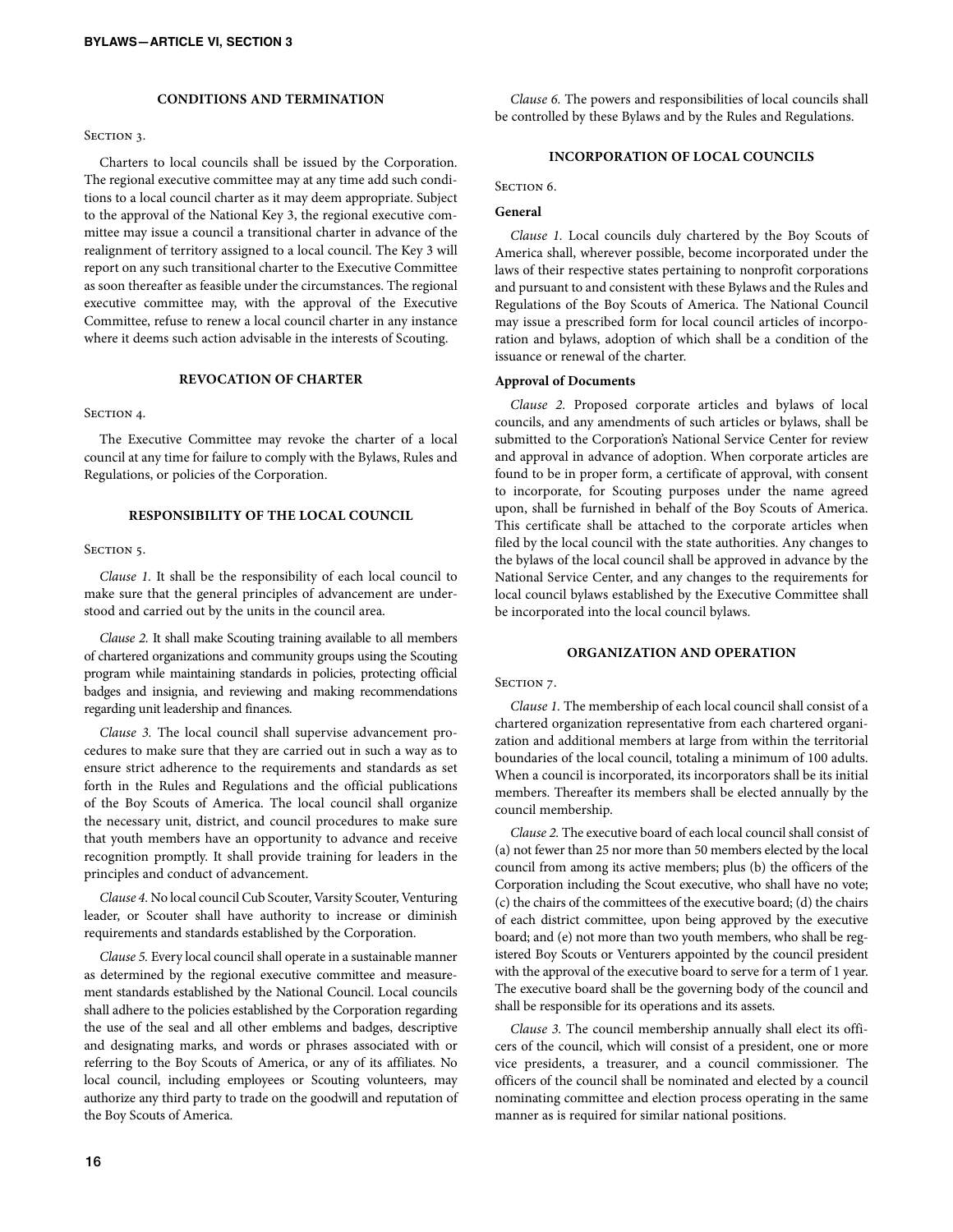### ARTICLE VII. YOUTH MEMBERSHIP

#### **GENERAL**

#### SECTION 1.

Those eligible to participate in programs designed for youth and young adults shall collectively be known as "youth program participants." Youth membership in the Boy Scouts of America is open to all who meet the membership requirements. Cub Scouting, Boy Scouting, and Varsity Scouting are for boys. Venturing is for young men and young women. Those youth program participants who are at least 18 years of age and eligible to participate in programs designed for youth shall be referred to as "adult program participants."

#### **MEMBERSHIP, ADVANCEMENT, AND ACHIEVEMENT**

SECTION<sub>2</sub>.

Both membership in Scouting and advancement and achievement of leadership in Scouting units are open to all boys and, where authorized, young women, without regard to race or ethnic background, and advancement and achievement of leadership in Scouting is based entirely upon individual merit.

### ARTICLE VIII. ADULT LEADERSHIP

#### **GENERAL**

#### SECTION<sub>1</sub>.

#### **Leadership Qualifications**

*Clause 1.* General. No person shall be approved as a leader unless, in the judgment of the Corporation, that person possesses and demonstrates the moral, educational, and emotional qualities deemed necessary for leadership and satisfies such other qualifications as it may from time to time require.

*Clause 2.* Authority of Region. The regional Key 3 shall have the right to take action against any local council volunteer Scouter found to have violated any rule, regulation, or policy of the National Council, including expiring the registration of any such Scouter. Any council volunteer whose registration is expired shall be deemed to have resigned any appointed or elected officer or board position on any council, area, or regional executive board or committee. This provision shall not be construed to limit (a) the ability of a local council to request action or (b) the authority of the National Council to take action with respect to any member or adult leader determined to be unsuitable for membership or leadership or of the Chief Scout Executive to establish the process for any such action.

*Clause 3.* Positions. The Executive Committee or regional executive committee may limit the registration of any volunteer adult Scouter to such position(s) as it deems to be in the best interests of Scouting and such person shall not be allowed to register in any position other than the designated position(s).

#### **PROFESSIONAL LEADERSHIP**

#### SECTION 2.

#### **General**

*Clause 1.* Status. The commissioned status of professional Scouters is separate and distinct from their employment. The commissioning of a Scouter does not in itself entitle a professional to be appointed to or to retain a position. The appointment of an individual to a position in Scouting does not in itself entitle him to receive a commission.

#### **Professional Scouters**

*Clause 2.* General. A corps of qualified and trained professional Scouters is essential to the success of the whole Scouting movement. To secure and retain such people for service in the national and local councils, their professional status must be clearly defined. Commissioned professionals must be eligible for, apply, and be accepted as a Scouter before they are eligible for commissioning or employment.

*Clause 3.* Commissioning and Decommissioning. The Executive Committee may establish requirements to be met by any person seeking to become or remain a professional Scouter. The Chief Scout Executive is responsible for the commissioning and decommissioning of all professionals and, in the absence of requirements established by the Executive Committee, shall exercise discretion in administering the commissioning and decommissioning process. The Chief Scout Executive shall separately issue commissions to certify qualified professionals to serve as council Scout executives. The Chief Scout Executive may refuse to certify as qualified or remove the certification of any council Scout executive when, in the sole discretion of the Chief Scout Executive, it is determined that they are no longer qualified to hold that certification. Except for newly employed, precommissioned professionals, no person may be employed in a professional capacity by any local council or by the Corporation who does not hold a currently valid commission.

#### **Employment**

*Clause 4.* Rules and Guidelines. The Executive Committee, subject to the provisions of these Bylaws, shall establish rules and regulations covering the employment, training, promotion, tenure, demotion, and retirement or discharge of all professional and other employees of the Corporation and of all professional employees of the local councils.

*Clause 5.* Authority of the Chief Scout Executive. The Chief Scout Executive is, subject to these Bylaws, the Rules and Regulations, and the decisions of the Executive Board, authorized to appoint and remove all employees of the Corporation and to direct their work.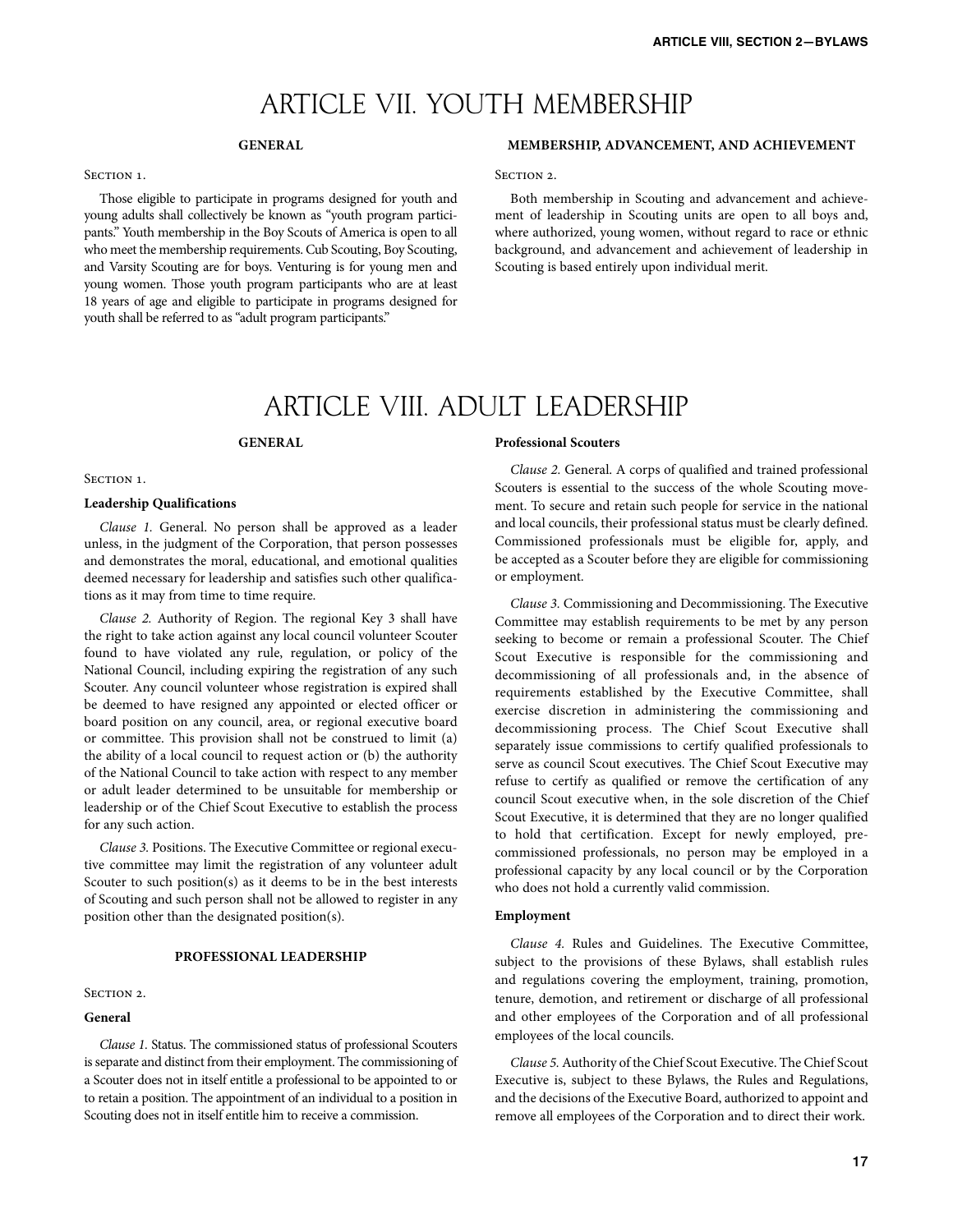### ARTICLE IX. POLICIES

#### **POLICIES**

#### SECTION 1.

#### **Declaration of Religious Principle**

*Clause 1.* The Boy Scouts of America maintains that no member can grow into the best kind of citizen without recognizing an obligation to God. In the first part of the Scout Oath the member declares, "On my honor I will do my best to do my duty to God and my country and to obey the Scout Law." The recognition of God as the ruling and leading power in the universe and the grateful acknowledgment of His favors and blessings are necessary to the best type of citizenship and are wholesome precepts in the education of the growing members. No matter what the religious faith of the members may be, this fundamental need of good citizenship should be kept before them. The Boy Scouts of America, therefore, recognizes the religious element in the training of the member, but it is absolutely nonsectarian in its attitude toward that religious training. Its policy is that the home and the organization or group with which the member is connected shall give definite attention to religious life.

#### **Activities**

*Clause 2.* The activities of the members of the Boy Scouts of America shall be carried on under conditions which show respect to the convictions of others in matters of custom and religion, as

required by the twelfth point of the Scout Law, reading, "Reverent. A Scout is reverent toward God. He is faithful in his religious duties. He respects the beliefs of others."

#### **Freedom**

*Clause 3.* In no case where a unit is connected with a church or other distinctively religious organization shall members of other denominations or faiths be required, because of their membership in the unit, to take part in or observe a religious ceremony distinctly unique to that organization or church. However, no church or religious organization holding a valid charter shall be required to accept as youth members or adult leaders any person whose espoused personal beliefs are in conflict with the chartered organization's religious principles.

#### **Leaders**

*Clause 4.* Only persons willing to subscribe to these declarations of principles shall be entitled to certificates of leadership in carrying out the Scouting program.

*Clause 5.* Rules and Regulations approved by the Executive Board or Executive Committee shall be considered no less important to the Corporation merely because they are not specifically set forth in the Bylaws.

### ARTICLE X. PROGRAM

#### **PROGRAM OBJECTIVES**

SECTION<sub>1</sub>.

The program shall be one designed to achieve objectives in character development, citizenship training, leadership, and mental and physical fitness.

In its several phases the program shall be adapted to the groups into which youth members are divided and shall be as set forth from time to time in these Bylaws and in the Rules and Regulations of the Corporation.

In all activities, emphasis shall be placed upon practice in daily life of the principles of the Scout Oath. In association with suitable adult leadership, members registered in Scouting will be guided to develop traits of character which are expressed in self-reliance, consideration of and help to others, personal courage, and above all in lives of useful citizenship.

### ARTICLE XI. BUSINESS

#### **FINANCE**

SECTION 1.

#### **Expenses**

*Clause 1.* The necessary expenses of the Corporation shall be met from the receipts from annual registration fees and contributions; from the proceeds from sales of publications and supplies; and from such other sources as may be determined by the Corporation.

#### **Contributions**

*Clause 2.* Contributions shall be solicited in the name of the Boy Scouts of America only through or by the authority of the Corporation, and shall be limited to the National Council or chartered local councils, in accordance with these Bylaws and Rules and Regulations of the Corporation. Youth members shall not be permitted to serve as solicitors of money for chartered organizations, for the local council, for the National Council, for corporate sponsors, or in support of other organizations. Adult members and youth members shall not be permitted to serve as solicitors in support of personal or unit participation in local, national, or international events.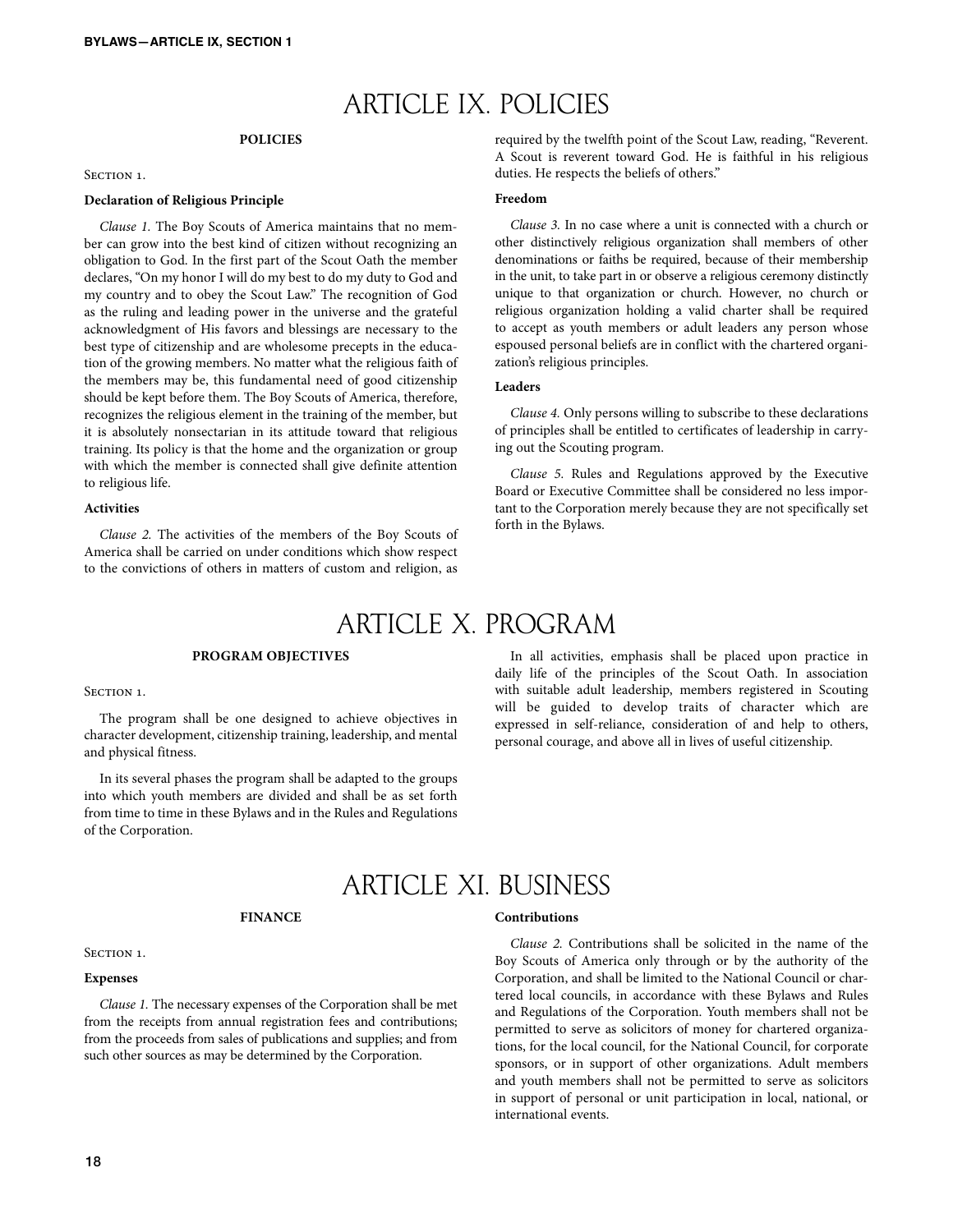#### **Fundraising**

*Clause 3.* Youth members may sell products as part of an approved fundraising project if (i) the nature of the product is consistent with the values and purpose of the Corporation; (ii) the value of the product is commensurate with the price at which it is offered; and (iii) it is in accordance with the Bylaws and Rules and Regulations of the Corporation. Furthermore, any product that is sold or offered for sale as part of an approved fundraising project and bears any emblems, logos, brands, or other designating marks associated with the Boy Scouts of America must be manufactured by a BSA licensee authorized by the Corporation to use such designating marks in that manner on those specific products. No youth member shall engage in such sales of products for more than 12 total weeks during any one 12-month period.

#### **Deposit of Funds**

*Clause 4.* All funds shall be deposited in such depositories as shall be approved by the Executive Board.

#### **Custody of Securities**

*Clause 5.* The securities of the Corporation shall be deposited in any such deposit vault or vaults or with such bank or banks, trust company or trust companies, or such other depositories, and access thereto shall be provided as may from time to time be determined by the Executive Board. Access to the securities may be had as provided in the Rules and Regulations or by resolution of the Executive Board and not otherwise. They may be examined or withdrawn by such officer or officers or other employees of the Corporation as may from time to time be designated by the Executive Board. The Executive Board by resolution may authorize any two members of the Executive Board of the Corporation to have access to the securities for the purpose of audit or such other purpose as it may specify in the resolution.

#### **Checks, Notes, Etc.**

*Clause 6.* Except as otherwise provided by law or in these Bylaws, all checks, drafts, notes, bills of exchange, or other orders, instruments, or obligations for the payment of money shall be signed by such officer or officers, employee or employees, or agent or agents of the Corporation as shall be specified by the Executive Board.

#### **DEEDS, CONTRACTS, BONDS, ETC.**

SECTION 2.

#### **Authority to Execute Documents**

Except as otherwise provided by law or in these Bylaws, such officer or officers, employee or employees, or agent or agents of the Corporation as shall be specified by the Executive Board shall sign, in the name and on behalf of the Corporation, all deeds, bonds, contracts, mortgages, and other instruments or documents, the execution of which shall be authorized by the Executive Board, and such authority may be general or confined to specific instances.

### ARTICLE XII. SPECIAL SITUATIONS

#### **EXPERIMENTAL PROGRAMS**

#### SECTION 1.

From time to time the Executive Board may wish to authorize experimental programs to determine how best to achieve the purpose of the Boy Scouts of America under changing conditions. If such experimental programs are in any manner inconsistent with these Bylaws, the programs shall be adopted only in accordance with the procedures established in the Rules and Regulations.

#### **OVERSEAS SCOUTING**

#### Section 2.

#### **General**

*Clause 1.* To further its objectives of extending membership privileges to citizens of the United States in other parts of the world, the Corporation authorizes the registration of youth members and leaders and the establishment of units in areas lying outside of the jurisdiction of any local council.

#### **Policy of Cooperation**

*Clause 2.* To foster and strengthen the close and friendly relationship that exists between the Boy Scouts of America and other Scout associations, members and leaders of units will work in close harmony with their fellow Scouts and Scouters in the area.

#### **Services**

*Clause 3.* Administration, organization, program, and training services shall be furnished by the International Division of the Corporation with the cooperation of region, area, or council where such can be utilized.

#### **Deviations**

*Clause 4.* To the extent feasible, the provisions of the Bylaws, Rules and Regulations, and policies of the Corporation relating to its domestic units shall apply to Direct Service units. It is recognized that as the application of certain of these may be impractical, their waiver or modifications will be permitted. Also due to varying conditions, it is recognized that such waiver and modification could result in nonuniform application as between units.

Any deviations will be authorized by the Executive Board, whose authority may be delegated to a committee or subcommittee. Major deviations of a general nature normally will be incorporated into the Rules and Regulations.

#### **LEARNING FOR LIFE**

#### SECTION 3.

*Clause 1.* To further the mission of the Boy Scouts of America to meet and serve the needs of youth and communities, the Corporation authorizes the establishment of an affiliated separate corporation to be known as Learning for Life, to work in cooperation with our nation's schools and businesses.

*Clause 2.* Learning for Life is a nontraditional, nonmembership, educational outreach program that takes place during or after school hours and is not part of the traditional Scouting program.

*Clause 3.* Exploring is Learning for Life's workforce development career program for young men and women who meet the participation requirements.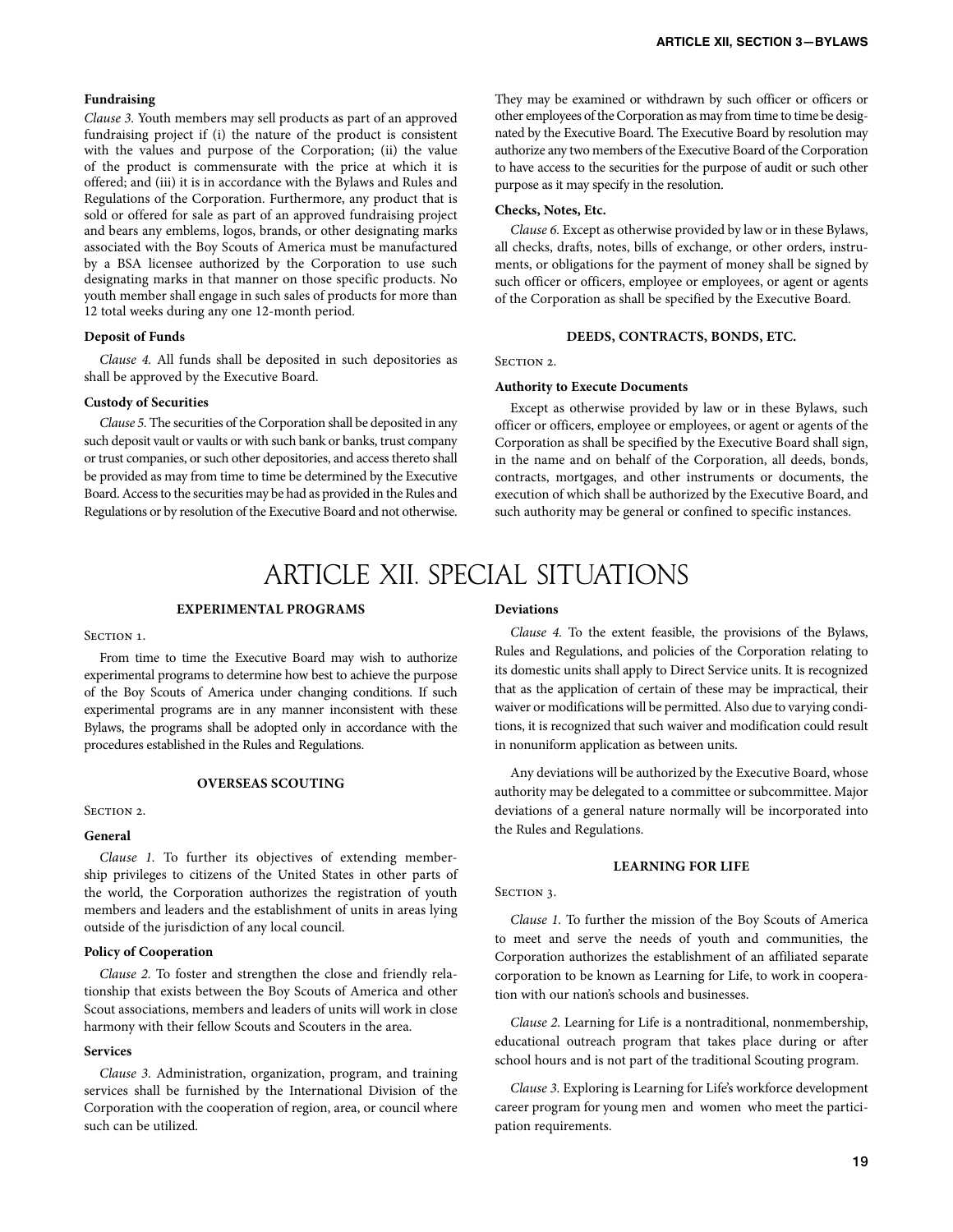*Clause 4.* Exploring is based on five areas of emphasis: career opportunities, life skills, citizenship, character education, and leadership experience. Local community organizations initiate an Explorer post by matching their people and program resources to the interests of young people in the community.

*Clause 5.* The program, organization, and administration of and qualifications for participation in Learning for Life shall be established by Learning for Life.

### ARTICLE XIV. INDEMNIFICATION

#### **INDEMNIFICATION**

#### SECTION 1.

The Corporation shall indemnify any person who was, is, or is threatened to be made a named defendant or respondent in any action, suit, or proceeding, civil or criminal (a "Proceeding"), because such person, or a person of whom such person is the legal representative, (i) is or was a member of the Executive Board, a committee of the Executive Board, a subcommittee of a committee of the Executive Board, or an officer of the Corporation; or (ii) while a member of the Executive Board, a committee of the Executive Board, a subcommittee of the Executive Board, or an officer of the Corporation, is or was serving at the request of the Corporation as a director, officer, agent, or employee of another corporation or organization, to the fullest extent that a nonprofit corporation may grant indemnification to such a person under applicable law, without subjecting the Corporation to any income or excise tax under the Internal Revenue Code of 1986, as amended, or the corresponding provision or provisions of any subsequent United States Internal Revenue law or laws; provided, however, that any right to indemnification from the Corporation under this provision shall not extend to any matter as to which such person shall have engaged in wanton or willful misconduct in the performance or neglect of a duty owed to the Corporation.

Any right to indemnification under this provision shall be a contract right and shall include the right to be paid by the Corporation expenses incurred in defending such Proceeding in advance of its final disposition to the maximum extent permitted under applicable law. Any person who has requested an advancement of expenses under this provision and has not received such advance within 30 days of such request, may thereafter bring suit against the Corporation to recover the unpaid amount of such claim and, if successful in whole or in part, shall be entitled to be paid also the expense of prosecuting such claim. In any such action, the burden of proof shall be on the Corporation to prove the claimant is not entitled to such payment. The rights conferred herein shall not be exclusive of any other right which any person may have or hereafter acquire under any statute, bylaw, vote of the Executive Board or a committee or subcommittee thereof, agreement or otherwise. This provision shall not be deemed to limit any power or exclude any right of the Corporation to provide any additional or other indemnity or right, or to maintain insurance or a similar arrangement for or on behalf of any person. If this provision should be invalid or ineffective in any respect, the validity and effect of this provision in any other respect shall not be affected.

#### **WAIVERS AMENDMENT OF BYLAWS** ARTICLE XV. WAIVERS AND AMENDMENTS

#### SECTION 1.

Whenever any notice is required by these Bylaws or by any law to be given to any member of the National Council, member of the Executive Board, or any committee or any officer, such notice except as otherwise provided by these Bylaws or by any law may be given personally or by fax or electronic mail addressed to the person at such person's place of business, if any, or (to the extent applicable) at such address as has been given to the Corporation as the home address of the person; or the notice may be given in writing by mail, in a sealed wrapper, postage prepaid, addressed to such person at such address. Any notice given by fax or electronic mail shall be deemed to be given when it shall have been delivered for transmission and any notice given by mail shall be deemed to have been given when it shall have been deposited in a post office, in a regularly maintained letter box, or with a postal carrier. A waiver of any such notice in writing, signed by the person entitled to such notice as required, shall be deemed the equivalent thereof, and the presence at any meeting of any person entitled to notice thereof shall be deemed a waiver of such notice as to such person.

#### SECTION 2.

#### **Procedures**

*Clause 1.* These Bylaws may be amended at any meeting of the Executive Board by the affirmative vote of a majority of the whole Executive Board; upon the recommendation of the Executive Committee of the Executive Board; or when the proposed amendment has been sent to the members of the Executive Board at least 15 days in advance of the meeting.

#### **Promulgation**

*Clause 2.* All changes in the Bylaws, when made, shall be announced to the national and local councils in such manner as the Executive Board shall direct.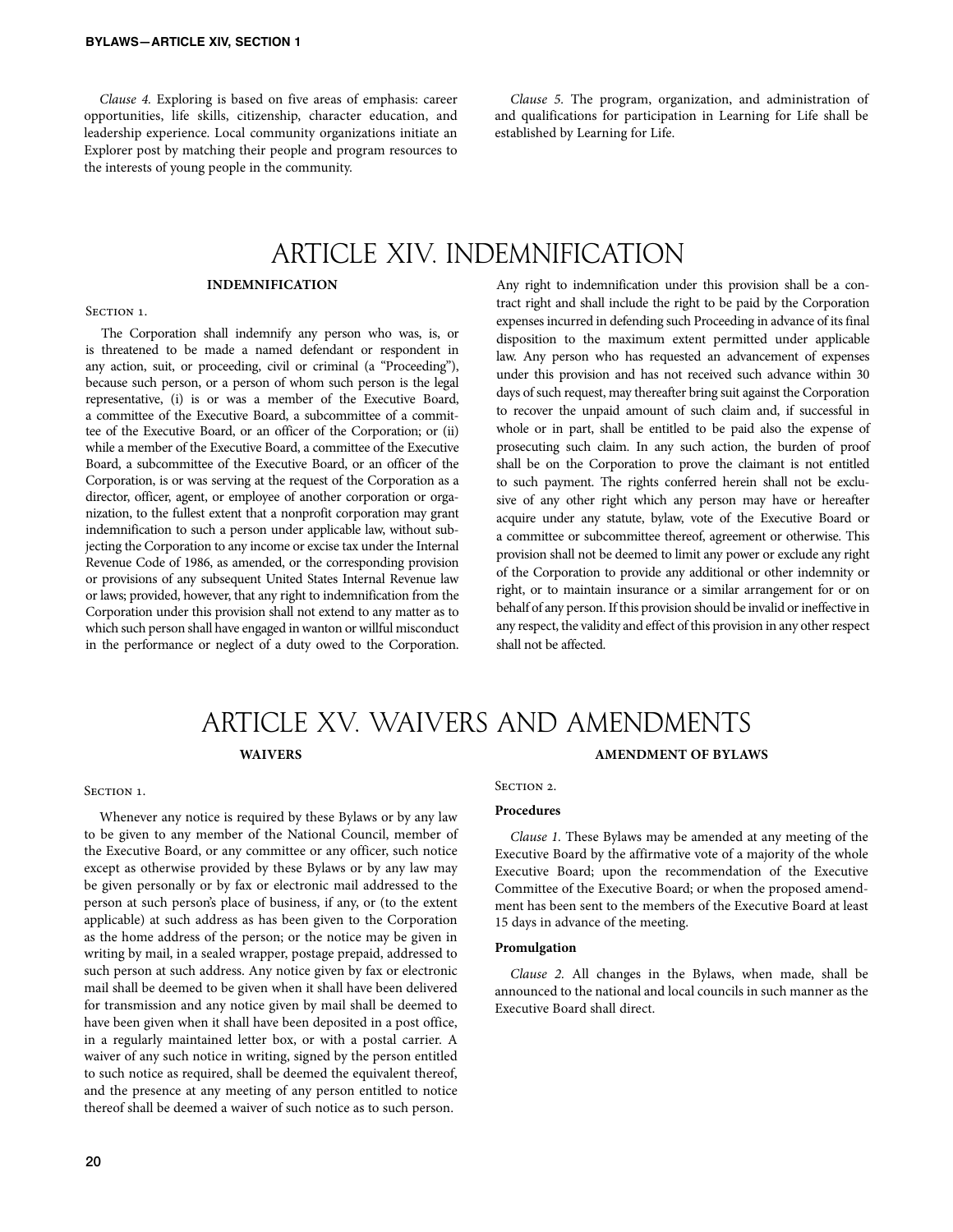### INDEX

### **A**

Access to securities, 19 Activities, policy on, 18 Adult leadership, 17 Adult program participants, 17 Advancement, principles of, 16 Advancement standards, 16 Advisory Council, 11 election to, 11 meetings of, 11 members of, 11 Amendment Bylaws, 4, 20 Rules and Regulations, 6 American National Red Cross, 5 Annual meeting, National Council, 4, 7, 8 Annual report to Congress, 4, 13 Approval of documents, 16 Area committees, 15 Area executive committee, 15 Assets, 3 Assistant treasurer, 12 Audit Committee, 9–10, 11 Audits, 15 Authority of Executive Board, 8 Authority to execute documents, 19

#### **B**

Badges and insignia, protection of, 5 Bank or banks, 19 Bequest, 3 Bills of exchange, 19 Bonds, 19 Boy Scouting, 5 Boy Scouts of America annual report, 4, 13 governing body, 4, 8, 16 handbooks, 6 membership, 8 name, 3, 6 National Service Center, 6 official publications, 6, 16, 18 policies, 18 program, 18 purpose, 3, 6 seal, 3, 4, 6 Budget Committee, 11, 12 Business, 18–19 Bylaws, amendments to, 4, 20

#### **C**

Certificate of approval to incorporate, 16 Certificate of stock, 3 Changes in bylaws, 4, 20 Character development, 5, 6, 18 Chartered organization representative, 16 Checks, 19 Chief Scout Executive, 12–13, 17 Citizenship, 18 Citizenship training, 6, 18 Civil suit, 20 Commissioned leadership, 17 Commissioning, 17 Congress, 3–4, 5, 6 Congressional report, 5 Consistency, 6, 16 Constructive trust, 15 Contracts, 12, 19 Contributions, 18 Cooperation with Scout associations, 19 Corporate membership, 7 Corporation property, 3–4, 12 Council improvement plans, authority to require, 14 Council property trust, 15 Courage, 3, 6, 18 Criminal suit, 20 Custody of securities, 19

#### **D**

Debts, 3 Declaration of religious principle, 18 Decommissioning, 17 Deeds, 12, 19 Deposit of funds, 19 Depositories, 19 Deposit vault or vaults, 19 Development Committee, 9–10 Deviations, 19 Devise, 3 Direct Service units, 19 District of Columbia, 3, 4, 6 Dividends, 3 Documents, approval of, 16 Documents, authority to execute, 19 Drafts, 19

#### **E**

Education, 5, 17, 19 Educational activities, 5 Election of members of Executive Board, 7, 8, 13 Election, regulations for, 4 Electronic communications, 9 Emblems and badges, 4 Employment of professionals, 17 Equity, 3 Executive Board, 4, 8–11 ad hoc committees, 9 Advisory Council, 11 advisory panels, 11 appointment of committee, 9–10 Audit Committee, 9-10, 11 committees of, 9–11 consultants, 11 Development Committee, 9–10 duties of committees, 9 election of regular members, 8 electronic communications, 9 ex officio members, 8 Finance Committee, 10 Human Resources Committee, 10 Information Delivery Committee, 10 International Committee, 10, 11 interpretation of, 8 Marketing Committee, 10 meetings of, 8 membership, 8 National Adventures Committee, 10 Nominating Committee, 10 notice of meetings, 8 Operations Committee, 10 quorum, 8 regional members, 8 regional presidents, 8 Regional Presidents' Committee, 10 regular meetings, 8 reporting changes to, 6 special committees, 11 special meetings, 8 standing committee chairmen, 10 standing committees, 9–10 subcommittees, 11 Supply Committee, 10 support committees, 10 task forces, 9 telecommunication meetings, 9 vacancies, 4, 8, 10 "whole Executive Board, the," 8 youth members, 8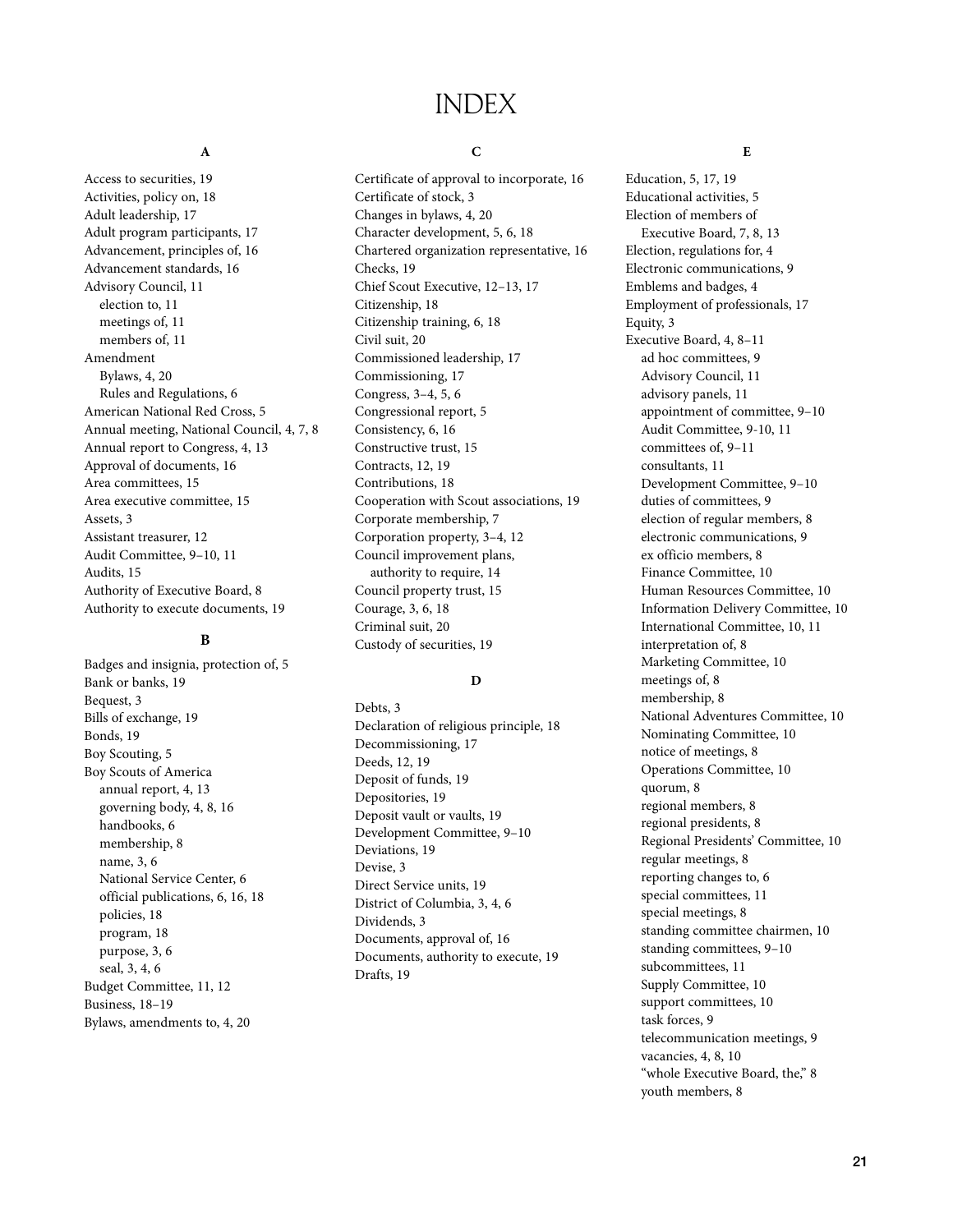Executive Committee, 6, 7, 9, 11, 12 duties of, 9 meetings, 9 membership, 9 quorum, 9 Expenses of corporation, 18 Experimental programs, 19 Exploring, 19

#### **F**

Federal charter, 3–4, 13 Finance, 19 Finance Committee, 10 First aid, 5 Fiscal year, 6 Fitness, mental and physical, 6, 18 Freedom, religious, 18 Fundraising, 19

#### **G–H–I–J**

Gift, 3 Governing body, 4, 8, 16 Honor, 5 Honorary officers, 13 Human Resources Committee, 10 Incorporation of local councils, 16 Indemnification, 20 Individual merit, 17 Information Delivery Committee, 10 Initiative, 5 Insignia, 5, 16 Instruments, 12, 19 Intellectual life, 5 International commissioner, 12 International Committee, 10, 11 International Division, 19 Juvenile delinquency, 5

#### **K–L**

Key 3, area, 15 national, 9, 13, 14, 16 regional, 14, 15, 17 Leadership, 6, 18 Leadership qualifications, 17 Leaders' principles, 18 Learning for Life, 19–20 Liabilities, 3, 12 Liens, 4 Local councils, 16 application for new charters, 15 audits of, 15 charters to, 15 executive boards, 16

incorporation of, 16 officers, 16 operation of, 16 organization of, 16 powers of, 16 responsibilities of, 16

#### **M**

Marketing Committee, 10 Medals, 5 Mental fitness, 6, 18 Military system, 5 Moral life, 5 Mortgages, 4, 19 Motto, 6 Movement, Scouting, 5, 8, 9, 13, 15, 17

#### **N**

Name of the corporation, 3, 6 National Adventures Committee, 10 National commissioner, 12 National Council, 7 annual meetings, 7 certificates of membership, 7 corporate membership, 7 elected members, 7 eligibility requirements, 7 Executive Board members, 7 ex officio members, 7 general meetings, 7 guests, 7 honorary members, 7 local council representatives, 7 meetings, 7 members, 7 members at large, 7 notice of meetings, 7 quorum, 7 request for special meeting, 7 Resolutions Committee, 11 special meetings, 7 voting, 7 voting credentials, 7 National President's Council, 9 National Service Center, 6 Nominating Committee, 10, 14 Notes, 12, 19 Number, governing body, 4

#### **O–P**

Officers, 12–13 Operations Committee, 10 Overseas Scouting, 19 Patent laws, 5 Patriotism, 3, 6 Payment of money, 19 Personal courage, 18 Personal estate, 3 Physical fitness, 6 Policies, 18 President, 12 President-elect, 12 Priorities, 6 Professional leadership, 17 Professional Scouters, 17 Program, 18 Program objectives, 18 Property, 3, 4, 12 Publications, official, 6, 16, 18 Public emergencies, 5 Purpose, 3, 6

#### **Q**

Qualifications, governing body, 4 Quorum annual or special meeting, 8 Executive Board, 4 Executive Committee, 9 National Council, 7 Nominating Committee, 10

#### **R**

Real estate, 3 Red Cross, 5 Regional advisory council, 15 Regional board, 13–14 meetings, 14 youth members, 14 Regional committees, 13 meetings, 13 organization of, 13 regular members, 13 Regional director, 14 Regional executive committee, 14 meetings, 14 members, 14 Regional officers area commissioner, 14 area president, 14 elections, 14 regional commissioner, 14 regional president, 14 regional vice presidents, 14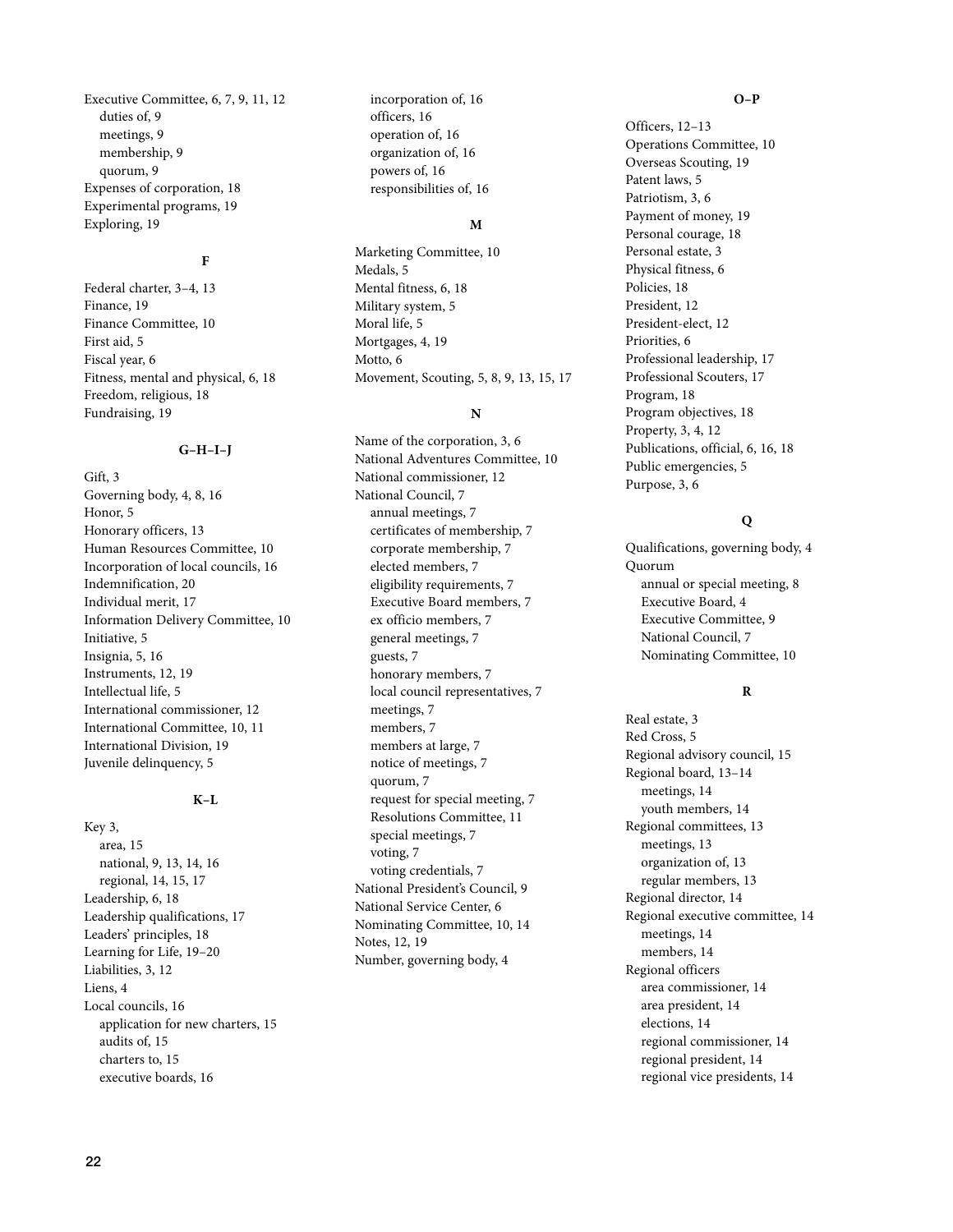Regional organization, 13–15 Regional Presidents' Committee, 10 Regional standing committees, 15 Regions, 13 Regulations, 6 Regulations for election, 4 Religion, policy on, 18 Religious freedom, 18 Report to Congress, 4, 13 Resolutions Committee, 11 Resourcefulness, 5 Responsibilities of regions, 13 Revocation of charter, 16 Rules and Regulations, 6

#### **S**

Scoutcraft, 3, 6 Scouting movement, 5, 8, 9, 13, 15, 17 Scout Oath, 17 Seal, 3, 4, 6, 12 Self-reliance, 3, 5, 6, 18 Signatures for payment, 19 Solicitors of money, 18 Special committees, 11 Special meetings, 4, 7, 8 Special situations, 19–20 Standing committees, 4, 9-10, 14-15 Support committees, 10 Suit, 3, 20 Supplies, sales of, 18 Supply Committee, 10

#### **T**

Telecommunications, 9 Termination of charters, 16 Term of office, governing body, 4, 8 Tests, 5 Training boys, 5 Treasurer/Vice President of Finance, 12 Trust company or companies, 19 Trust, constructive, 15

#### **U–V–W–Y**

Uniforms, badges, and insignia, 5 Vacancies Executive Board, 4, 8, 10 honorary officers, 13 Varsity Scouting, 17 Venturing, 17 Vice presidents, 12 Waivers, 9, 19, 20 Wilson, Woodrow, 4 Youth membership, 17 Youth members not to solicit money, 18 Youth program participants, 17